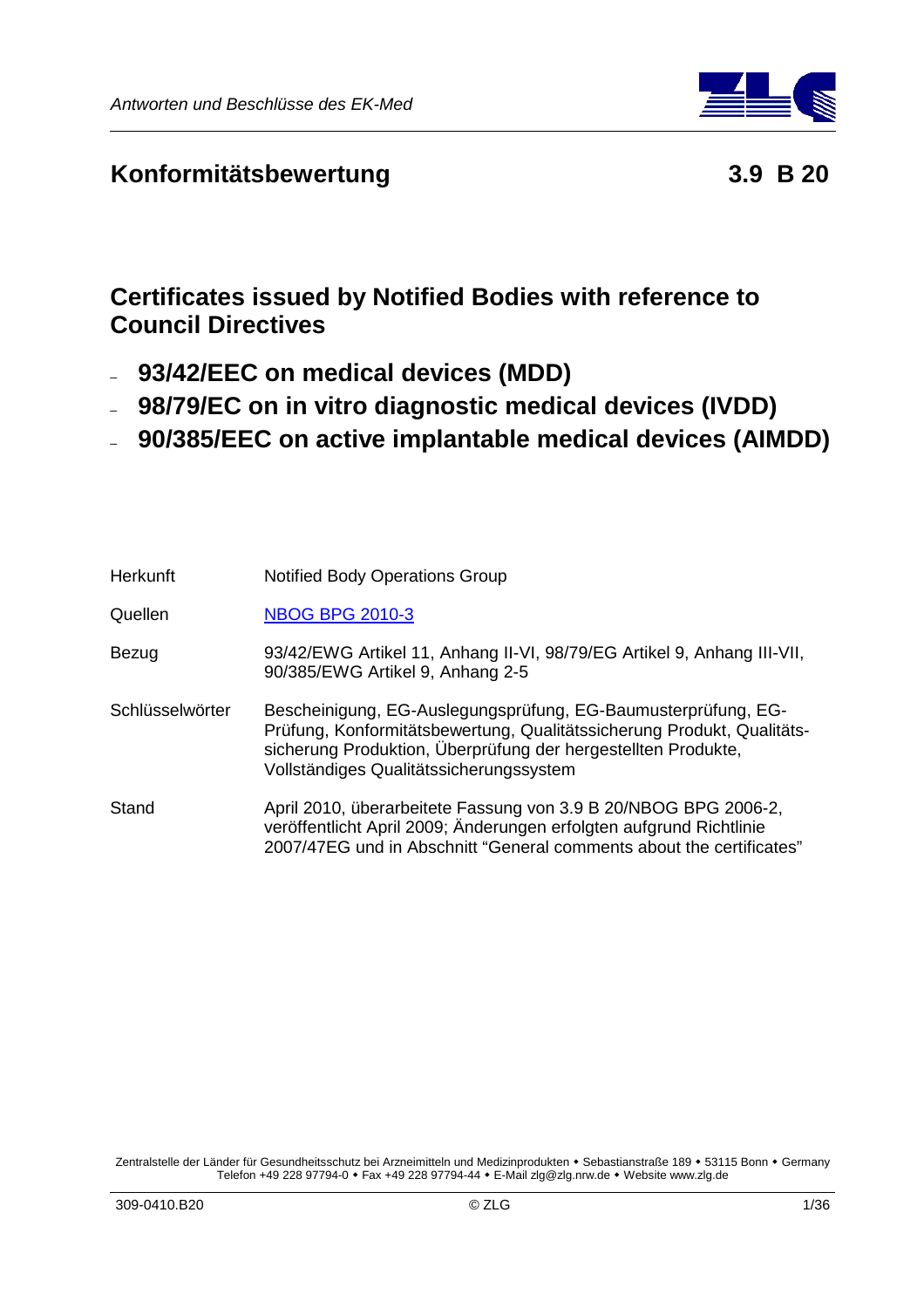

applicable for  $\boxtimes$  AIMD,  $\boxtimes$  MDD, and  $\boxtimes$  IVDD **2010-3** 

# **Certificates issued by Notified Bodies with reference to Council Directives**

- **93/42/EEC on medical devices (MDD)**
- **98/79/EC on in vitro diagnostic medical devices (IVDD)**
- **90/385/EEC on active implantable medical devices (AIMDD)**

#### **Introduction**

Certificates issued by Notified Bodies with reference to the Council Directives 93/42/EEC on medical devices (MDD), 90/385/EEC on active implantable medical devices (AIMDD), both amended by Directive 2007/47/EC, and 98/79/EC on in vitro diagnostic medical devices (IVDD) are important documents to all parties involved. The certificates shall clearly and unequivocally show the Directive and Annex against which the Notified Body (NB) assessed the manufacturer and that the manufacturer and/or the devices in question fulfil the requirements given in that Annex and Directive.

To simplify the interpretation and to avoid misunderstandings it is desirable that the certificates are formulated in a similar way.

This document contains recommendations for the following:

- Which certificates a Notified Body may issue.
- Names for the different certificates.
- General comments regarding the certificates.
- Detailed information concerning the contents in the different certificates.

For clarity, the certificates are indicated and arranged alongside the various modules used within the New Approach Directives [1, 2]. Only in special cases, Module A requires the intervention of a Notified Body. Modules C and G are not used within the medical devices directives.

**Module A = Internal Control of Production.** Covers internal design and production control. Does normally not require a Notified Body to take action. Within medical devices directives, Notified Body action is required for sterile devices and devices with measurement function (compare MDD Annex VII) or in vitro diagnostic medical devices for self-testing (compare Annex III (6) IVDD).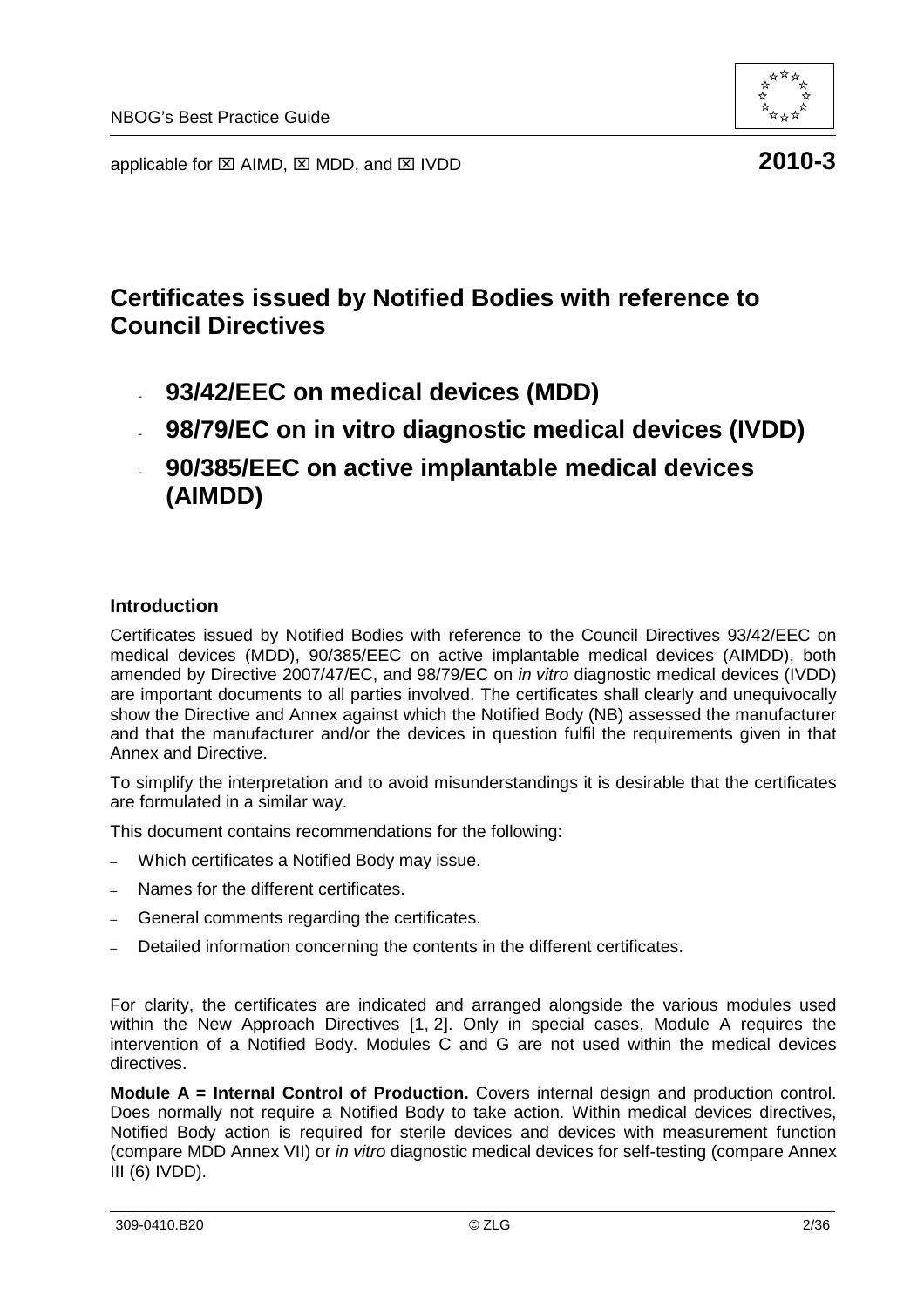**Module B = EC type-examination.** Covers the design phase, and must be followed up by a module providing for assessment in the production phase. Within the medical devices directives Modules C and G are not applicable.



Table 1 Simplified flow chart of conformity assessment procedures (copy from "Guide to the Implementation of Directives Based on New Approach and Global Approach", page 32 [1]), not adapted to the medical device directives

**Module D = Production quality assurance.** Covers the production phase and is an approval of the quality system for production, final product inspection and testing set up by the manufacturer. Within IVDD also the verification of manufactured products is part of Module D.

**Module E = Product quality assurance.** Covers the production phase and is an approval of the quality system for final product inspection and testing set up by the manufacturer.

**Module F = Product verification.** Covers the production phase; verification by examination and testing of every product and also statistical verification are possible.

**Module H = Full quality assurance.** Covers the design and production phases. Within the medical device directives Module H consists of EC design examination and an approval of the quality system for design, manufacture, final product inspection and testing set up by the manufacturer. Within IVDD also the verification of manufactured products is part of Module H.

Tables 2-4 show all certificates Notified Bodies can issue under the medical devices directives. In the tables a separation is made between product certification activities and quality system assessment activities.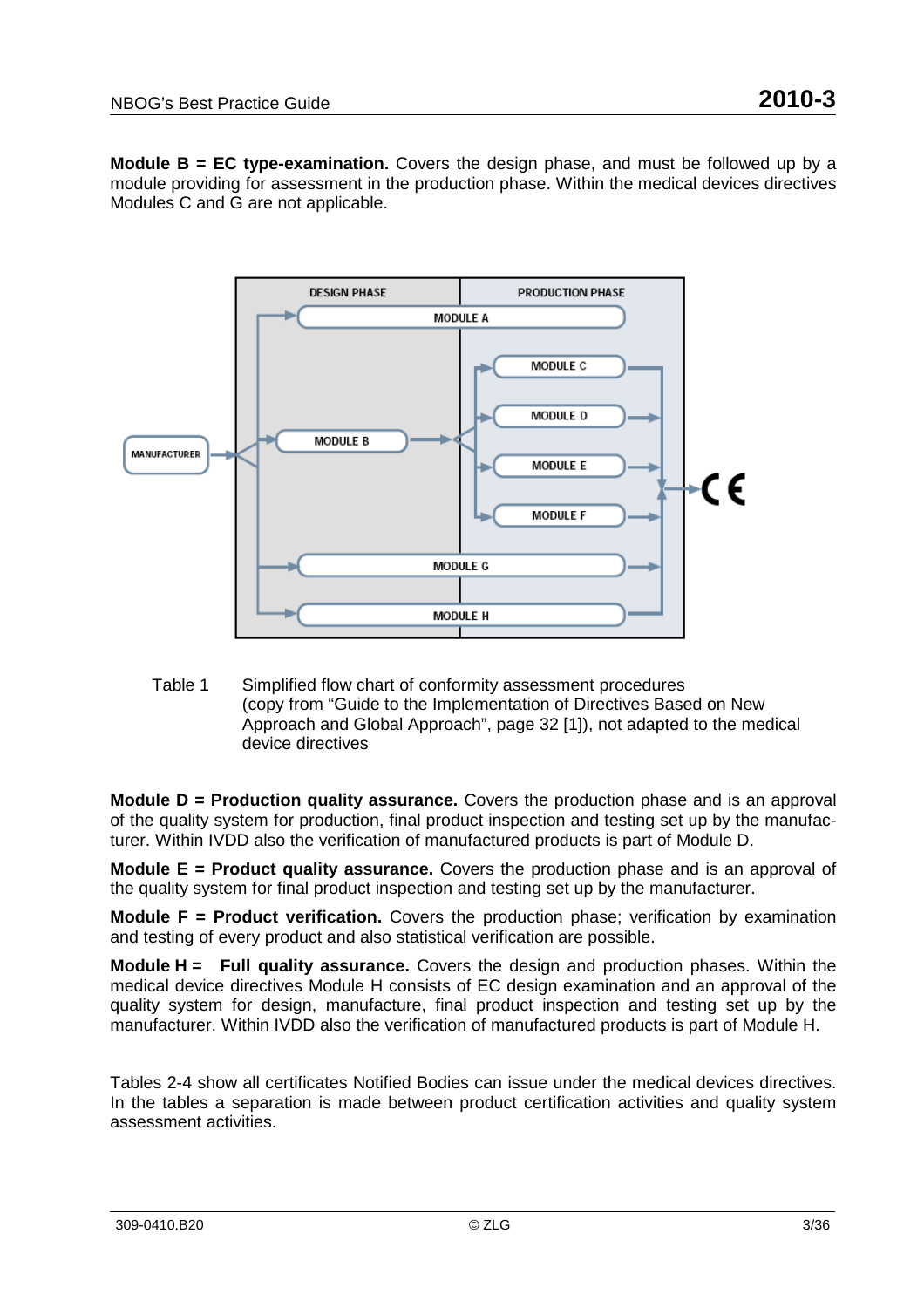| 93/42/EEC Medical Devices (MDD)                               |                                        |                              |                                          |                                                                     |                                                             |                                                          |
|---------------------------------------------------------------|----------------------------------------|------------------------------|------------------------------------------|---------------------------------------------------------------------|-------------------------------------------------------------|----------------------------------------------------------|
| Type of<br>certificate<br>⇨                                   | EC Type-<br>Examination<br>Certificate | Certificate of<br>Conformity | EC Design-<br>Examination<br>Certificate | <b>EC Certificate</b><br><b>Full Quality</b><br>Assurance<br>System | <b>EC Certificate</b><br>Production<br>Quality<br>Assurance | <b>EC Certificate</b><br>Product<br>Quality<br>Assurance |
| Module $\Rightarrow$                                          | <b>Module B</b>                        | <b>Module F</b>              | <b>Module H</b>                          | <b>Module H</b>                                                     | <b>Module D</b>                                             | <b>Module E</b>                                          |
| Annex <>                                                      | Ш                                      | IV                           | II(4)                                    | II excluding (4)                                                    | V(3)                                                        | VI(3)                                                    |
| Class $\sqrt[1]{ }$                                           |                                        |                              |                                          |                                                                     |                                                             |                                                          |
| Class I                                                       |                                        |                              |                                          |                                                                     |                                                             |                                                          |
| Class I                                                       |                                        | (F)                          |                                          | H <sub>3</sub>                                                      | D <sub>2</sub>                                              | (E)                                                      |
| <b>Sterile</b>                                                |                                        |                              |                                          |                                                                     |                                                             |                                                          |
| Class I<br>measuring<br>function<br>(Annex VII, 5)            |                                        | F <sub>3</sub>               |                                          | H4                                                                  | D <sub>3</sub>                                              | E <sub>2</sub>                                           |
| Class I<br>measuring<br>function,<br>sterile                  |                                        | (F)                          |                                          | H <sub>5</sub>                                                      | D <sub>4</sub>                                              | (E)                                                      |
| Class IIa                                                     |                                        | F <sub>2</sub>               |                                          | H <sub>2</sub>                                                      | D <sub>1</sub>                                              | E1                                                       |
| Class IIb                                                     | B <sub>1</sub>                         | F <sub>1</sub>               |                                          | H <sub>2</sub>                                                      | D <sub>1</sub>                                              | E1                                                       |
| Class III                                                     | <b>B1</b>                              | F1                           | H1                                       | H2                                                                  | D <sub>1</sub>                                              |                                                          |
| Sterilised<br>systems or<br>procedure<br>packs<br>(Art. 12.3) |                                        |                              |                                          | H <sub>3</sub>                                                      | D <sub>2</sub>                                              |                                                          |

----------- Product certification ---------- ------ Quality system assessment -------

Table 2 Possible certificates for NBs under Directive 93/42/EEC;  $(F)$  and  $(E)$  = Possible certificates for a NB but not useful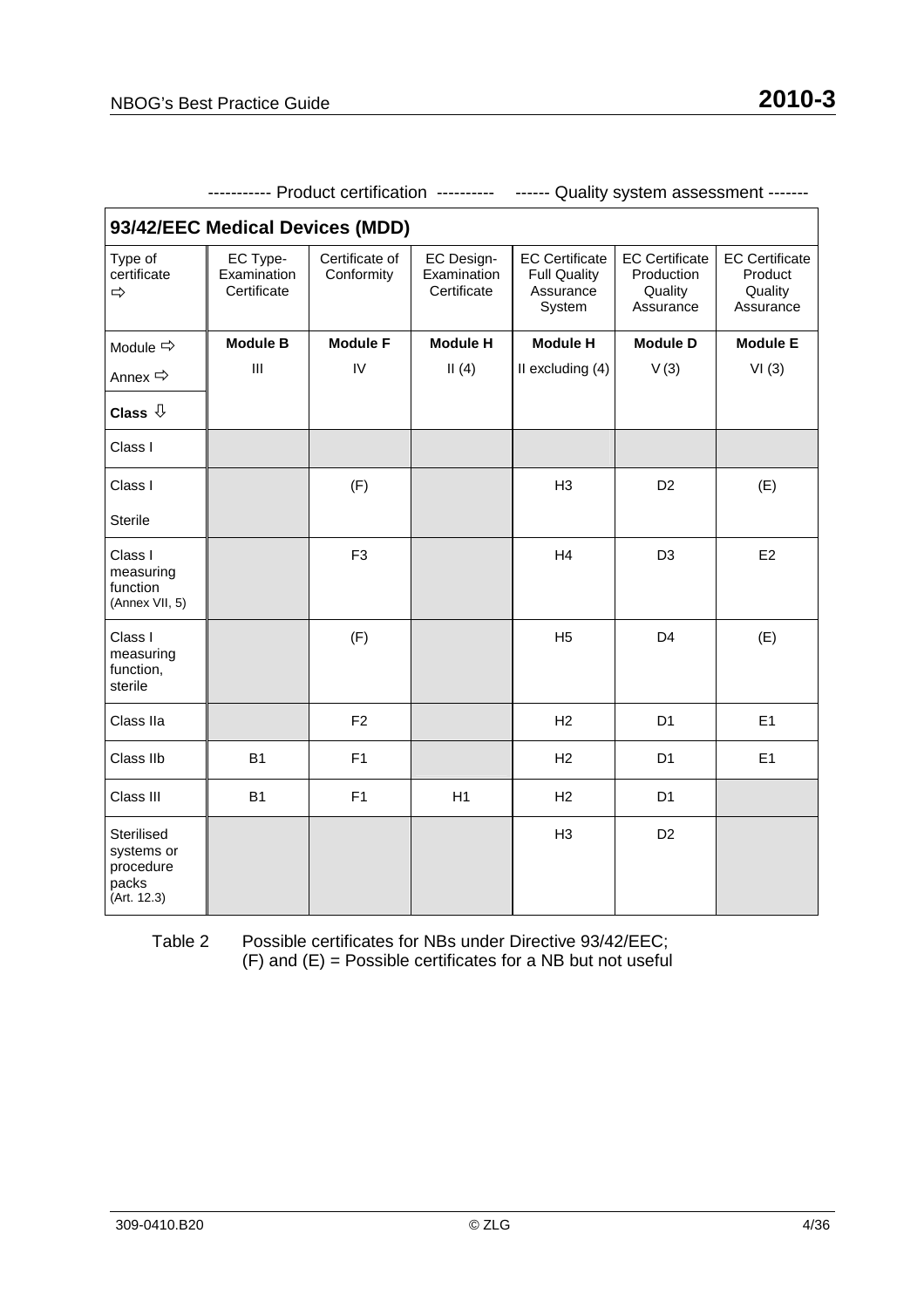| 98/79/EC In Vitro Diagnostic Medical Devices (IVDD) |                                                  |                                          |                |                                        |                                 |                                                                    |                   |                                                             |                                                             |
|-----------------------------------------------------|--------------------------------------------------|------------------------------------------|----------------|----------------------------------------|---------------------------------|--------------------------------------------------------------------|-------------------|-------------------------------------------------------------|-------------------------------------------------------------|
| Type of<br>certificate<br>$\Rightarrow$             | EC<br>Design-<br>Examina-<br>tion<br>Certificate | EC Design-<br>Examination<br>Certificate |                | EC Type-<br>Examination<br>Certificate | Certificate<br>of<br>Conformity | <b>EC</b><br>Certificate<br>Full<br>Quality<br>Assurance<br>System |                   | <b>EC Certificate</b><br>Production<br>Quality<br>Assurance | <b>EC</b><br>Certificate<br>Product<br>Quality<br>Assurance |
| Module $\Rightarrow$                                | <b>Module A</b>                                  | <b>Module H</b>                          |                | <b>Module B</b>                        | <b>Module F</b>                 | <b>Module H</b>                                                    | <b>Module D</b>   |                                                             | <b>Module E</b>                                             |
| Annex $\Rightarrow$                                 | III(6)                                           | IV (4) / IV (6)                          |                | $\vee$                                 | VI                              | IV $(3)$                                                           | VII (3) / VII (5) |                                                             |                                                             |
| Type of<br>device<br>⇩                              |                                                  |                                          |                |                                        |                                 |                                                                    |                   |                                                             |                                                             |
| List A                                              |                                                  | H <sub>3</sub>                           | V <sub>1</sub> | <b>B2</b>                              |                                 | H <sub>4</sub>                                                     | D <sub>4</sub>    | V <sub>2</sub>                                              |                                                             |
| List B                                              |                                                  |                                          |                | <b>B2</b>                              | F4                              | H <sub>4</sub>                                                     | D <sub>4</sub>    |                                                             |                                                             |
| Devices for<br>self-testing                         | A <sub>1</sub>                                   |                                          |                | <b>B2</b>                              | F <sub>4</sub>                  | H <sub>4</sub>                                                     | D <sub>4</sub>    |                                                             |                                                             |
| Devices for<br>performance<br>evaluation            |                                                  |                                          |                |                                        |                                 |                                                                    |                   |                                                             |                                                             |
| General<br><b>Devices</b><br>(Art. 9.1)             |                                                  |                                          |                |                                        |                                 |                                                                    |                   |                                                             |                                                             |

----------- Product certification ----------------- ---- Quality system assessment ----

Table 3 Possible certificates for Notified Bodies under Directive 98/79/EC.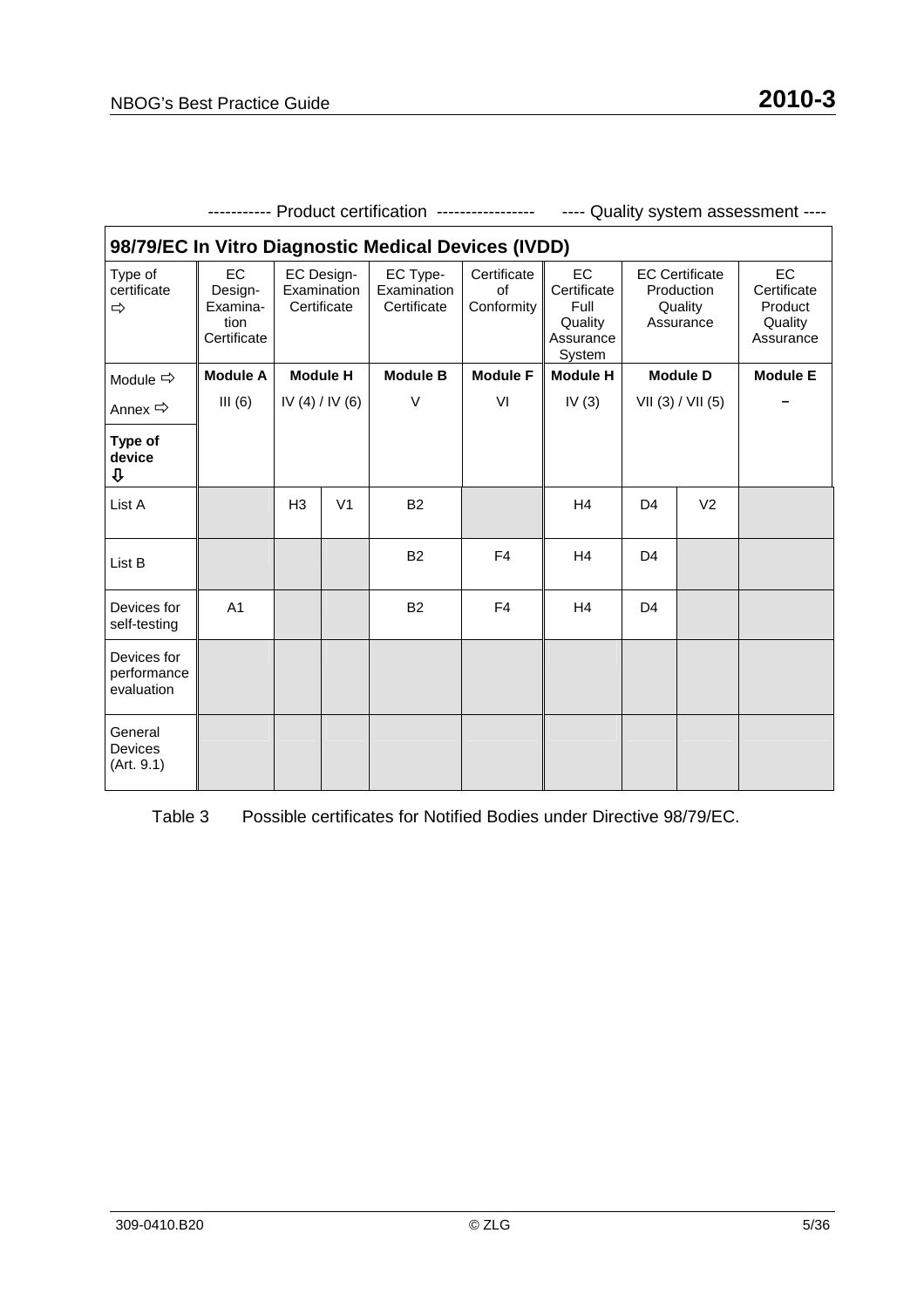|                                                                                                            |                                                 | Product certification -----------      |                              | Quality system assessment -----                                     |                                                             |                                                          |
|------------------------------------------------------------------------------------------------------------|-------------------------------------------------|----------------------------------------|------------------------------|---------------------------------------------------------------------|-------------------------------------------------------------|----------------------------------------------------------|
| 90/385/EEC Active Implantable Medical Devices (AIMDD)                                                      |                                                 |                                        |                              |                                                                     |                                                             |                                                          |
| Type of<br>certificate<br>⇨                                                                                | <b>EC Design-</b><br>Examination<br>Certificate | EC Type-<br>Examination<br>Certificate | Certificate of<br>Conformity | <b>EC Certificate</b><br><b>Full Quality</b><br>Assurance<br>System | <b>EC Certificate</b><br>Production<br>Quality<br>Assurance | <b>EC Certificate</b><br>Product<br>Quality<br>Assurance |
| Module $\Rightarrow$                                                                                       | <b>Module H</b>                                 | <b>Module B</b>                        | <b>Module F</b>              | <b>Module H</b>                                                     | <b>Module D</b>                                             | <b>Module E</b>                                          |
| Annex $\Rightarrow$                                                                                        | 2(4)                                            | 3                                      | 4                            | 2(3)                                                                | 5(3)                                                        |                                                          |
| Type of<br>device<br>Other devices<br>than custom-<br>made or<br>intended for<br>clinical<br>investigation | H6                                              | B <sub>3</sub>                         | F <sub>5</sub>               | H7                                                                  | D <sub>5</sub>                                              |                                                          |

Table 4 Possible certificates for Notified Bodies under Directive 90/385/EEC.

#### **General comments about the certificates**

- 1. A Notified Body (NB) may, under the medical devices directives, issue only those certificates listed in this document. Especially it is worth notice that certificates according to 93/42/EEC Annex VII (MDD), 98/79/EC Annex III (IVDD) except for self-test devices, are not to be issued by a NB.
- 2. However an organisation designated as an NB may issue other certificates e.g. to a specific standard in its position as an accredited certification body. Those certificates must not make any reference to the Notified Body status of the certification body.
- 3. Each certificate shall unambiguously refer to the relevant part of the directive (Annex, section). Certificates refer to the parent Directive only, i.e. they should not mention subsequent amendments [3]. A reference to harmonized standards or other documents may be accepted as supplementary information.
- 4. A certificate should not carry the CE mark. The CE mark is only intended to be used on devices and associated instructions for use.
- 5. The scope of product certification certificates must unambiguously describe the device(s) covered. In the case of Quality system approvals it is preferable that the scope of products covered by a certificate shall be stated through a list of GMDN categories, sub categories (when available), templates and/or terms. Irrespective of the description used in/with the certificate the NB must set out a system that enables the determination of the devices, including their classification, covered by the certificate.
- 6. The Directives limit the maximum validity for certificates except for certificates according to Module F "EC Verification" and within Directive 98/79/EC for certificates according to Annex VII "Quality assurance production" – generally to 5 years. However, it is strongly recommended to limit the validity of all quality system related certificates to 5 years. Certificates according to Module F "EC Verification" and also the "Verification of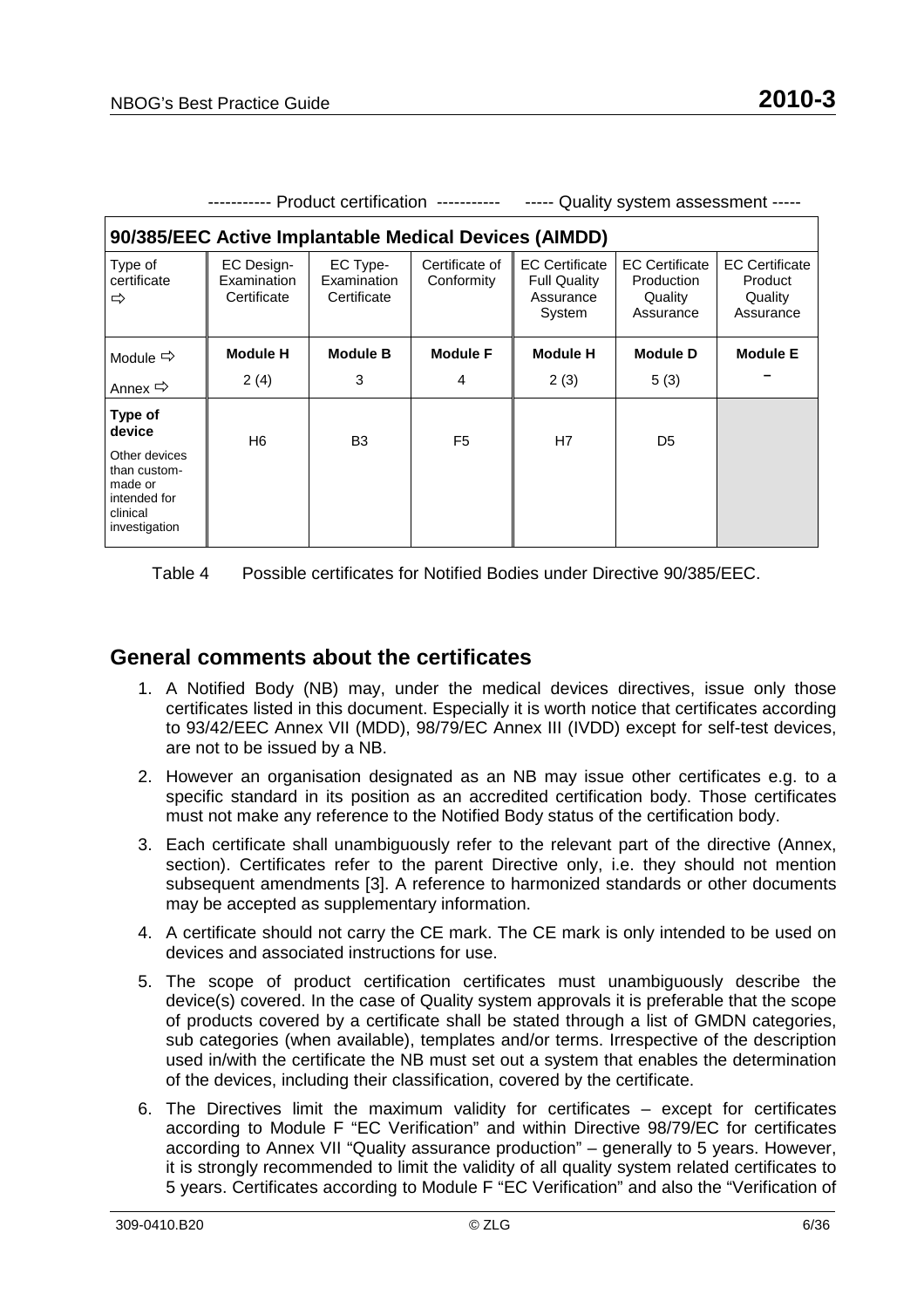manufactured products" under Directive 98/79/EC, Annexes IV and VII, are related to individual devices and/or batches and normally without limitation in time.

7. Certificates can only be issued to one manufacturer (natural or legal person). This does not allow the concept of "doing business as" (dba) certificates, i.e. different "names" of a manufacturer on one certificate.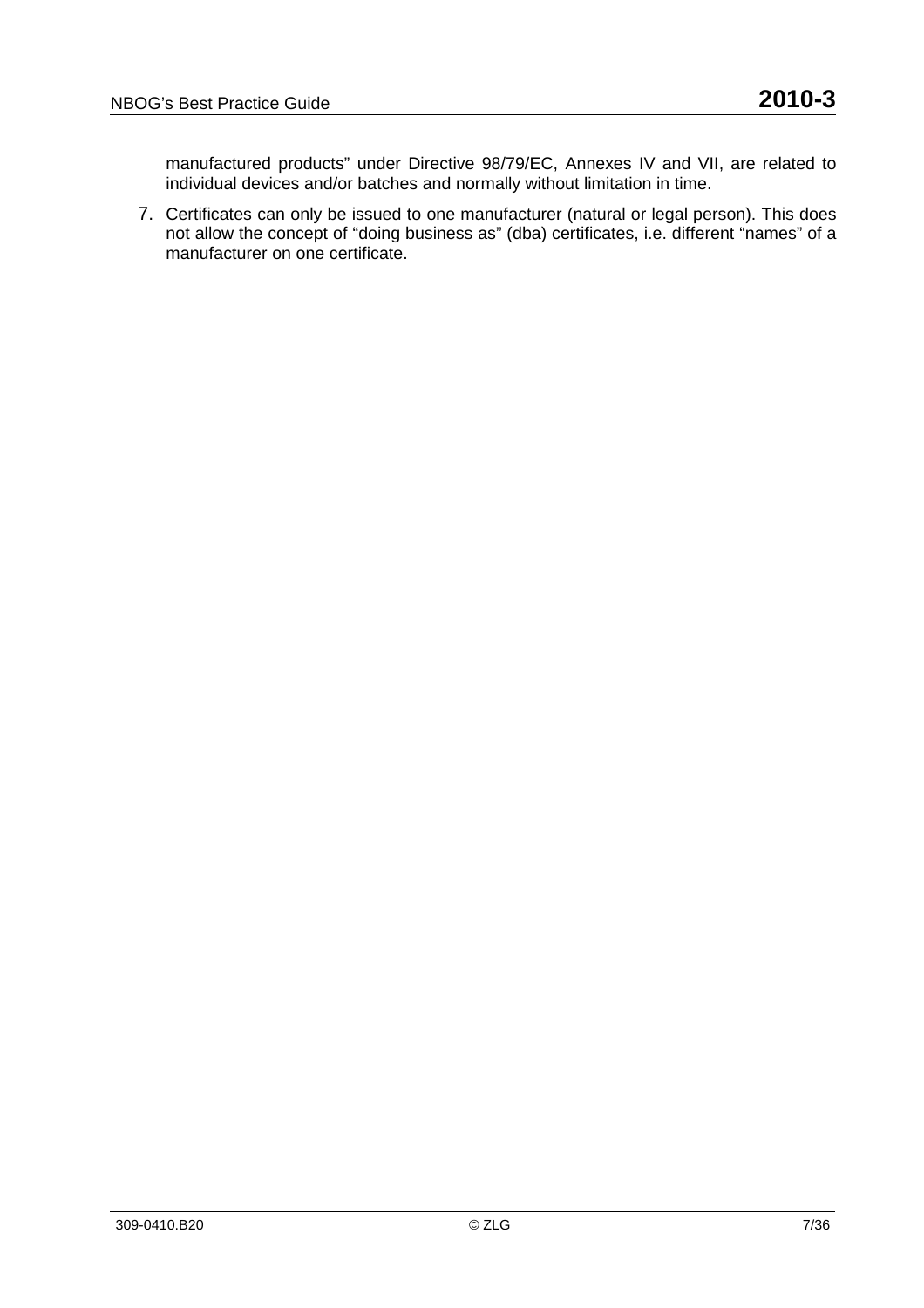# **Specific recommendations for the individual certificates**

**Certificates to be issued under MDD – overview see table 2** 

**B1** 

### **EC Type-Examination Certificate**

#### **Directive 93/42/EEC on Medical Devices, Annex III**

(Devices in Class IIb and III)

Each certificate shall be identified through a title and a subtitle as specified above.

The certificate according to MDD, Annex III must at least contain the following information:

- 1. The name, address and identification number of the Notified Body
- 2. The name and address of the manufacturer
- 3. A unique number identifying the certificate
- 4. The date of issue
- 5. The validity (5 years maximum)
- 6. A legally binding signature of the Notified Body according to the applicable national law
- 7. Data needed for identification of the approved type (mark and model) covered by the certificate, preferable including a description of the intended purpose, utilizing the GMDN code
- 8. Performed examinations and tests, e.g. reference to relevant test reports
- 9. The conclusions of the examination, e.g. a statement that the Notified Body has performed an examination in accordance with MDD Annex III (4) and found that the type conforms to the relevant provisions of MDD
- 10. A reference to relevant parts of the documentation

**Comment:** Supplements to an EC Type-Examination Certificate are part of the original certificate (MDD Annex III, (6)); they do not have any separate period of validity. Changes to the approved product must receive further approval (MDD III (6)).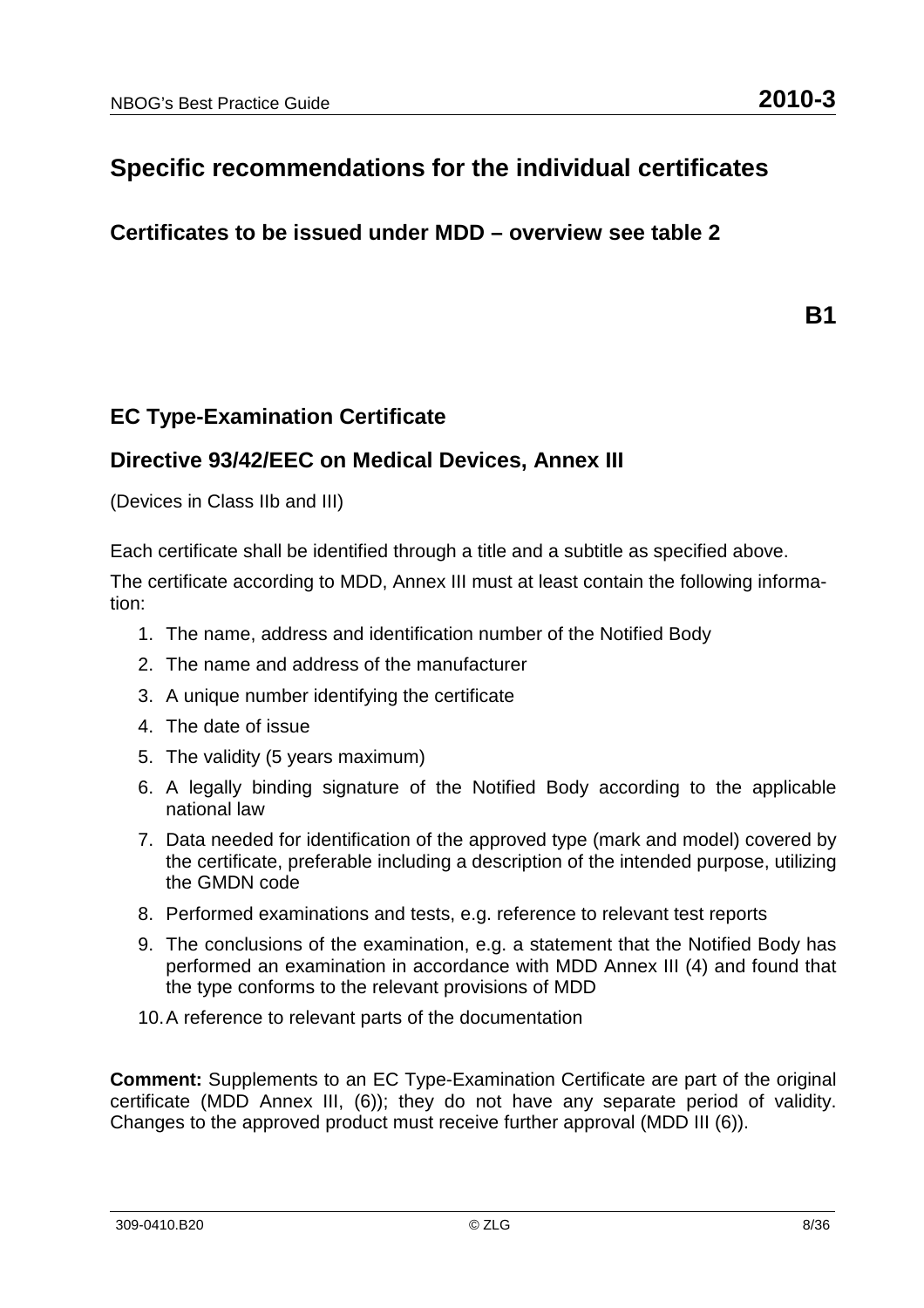## **Certificate of Conformity**

### **Directive 93/42/EEC on Medical Devices, Annex IV**

(Certificate issued with reference to a specific EC Type-Examination Certificate, Devices in Class IIb and III)

Each certificate shall be identified through a title and a subtitle as specified above.

- 1. The name, address and identification number of the Notified Body
- 2. The name and address of the manufacturer
- 3. A unique number identifying the certificate
- 4. The date of issue
- 5. A legally binding signature of the Notified Body according to the applicable national law
- 6. Data needed for identification of the verified devices (as stated in the corresponding type-examination certificate) and including batches/serial numbers
- 7. Performed examinations and tests, e.g. reference to relevant standards/test reports
- 8. Reference to the EC Type-examination Certificate (Annex III)
- 9. A statement that the Notified Body has performed examinations and tests in accordance with MDD Annex IV (4) and found that the device(s) or batches of devices conforms with the type described in the EC Type-Examination Certificate and meet the applicable requirements of MDD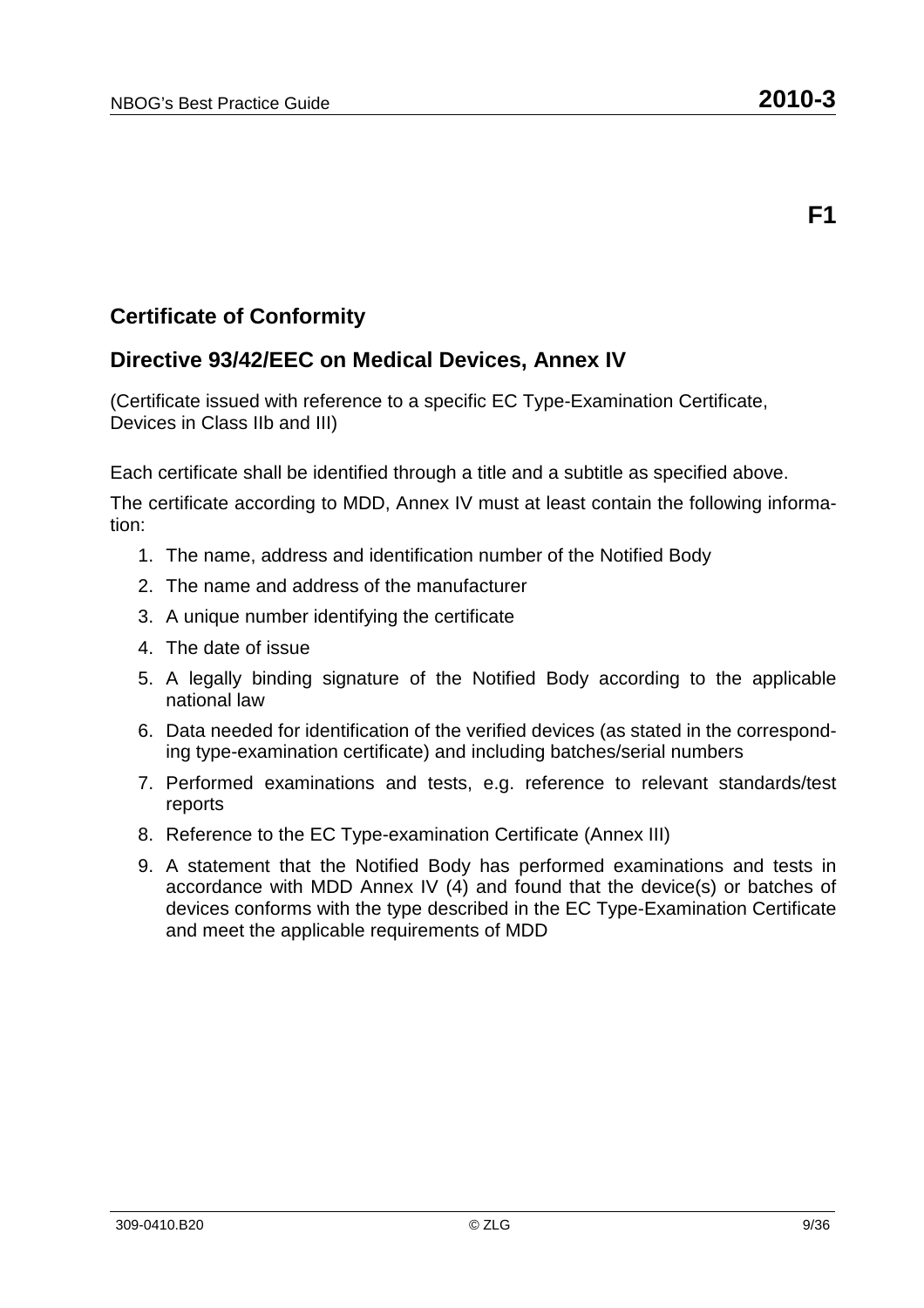### **Certificate of Conformity**

#### **Directive 93/42/EEC on Medical devices, Annex IV**

(Certificate issued with reference to a technical documentation. Devices in Class IIa)

Each certificate shall be identified through a title and a subtitle as specified above. The certificate according to MDD, Annex IV, must at least contain the following information:

- 1. The name, address and identification number of the Notified Body
- 2. The name and address of the manufacturer
- 3. A unique number identifying the certificate
- 4. The date of issue
- 5. A legally binding signature of the Notified Body according to the applicable national law
- 6. Data needed for identification of the device(s) (mark and model, batches/serial numbers) covered by the certificate
- 7. Performed examinations and tests, e.g. reference to relevant standards/test reports
- 8. A statement that the Notified Body has performed examinations and tests in accordance with MDD Annex IV (4) and found that the device(s) or batches of devices conform(s) with the technical documentation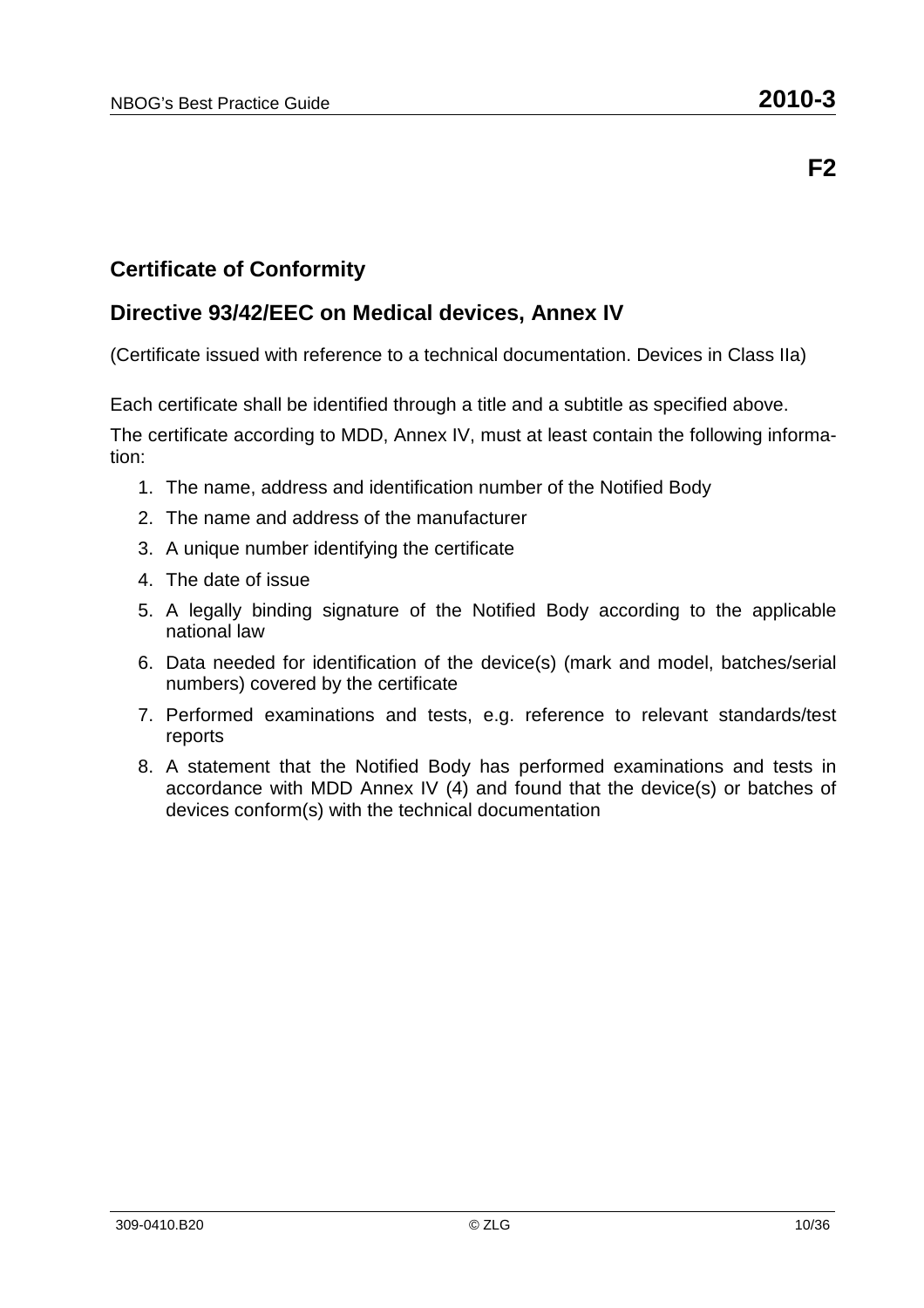**F3** 

### **Certificate of Conformity**

### **Directive 93/42/EEC on Medical devices, Annex IV**

(Certificate issued with reference to a technical documentation, Devices in Class I with measuring function)

Each certificate shall be identified through a title and a subtitle as specified above.

- 1. The name, address and identification number of the Notified Body
- 2. The name and address of the manufacturer
- 3. A unique number identifying the certificate
- 4. The date of issue
- 5. A legally binding signature of the Notified Body according to the applicable national law
- 6. Data needed for identification of the device (s) (mark and model, batches and serial numbers) covered by the certificate
- 7. Performed examinations and tests, e.g. reference to relevant standards/test reports
- 8. A statement that the Notified Body has performed examinations and tests in accordance with MDD Annex IV (4) and found that the device (s) or batches of devices conforms – restricted to the metrological requirements – with the technical documentation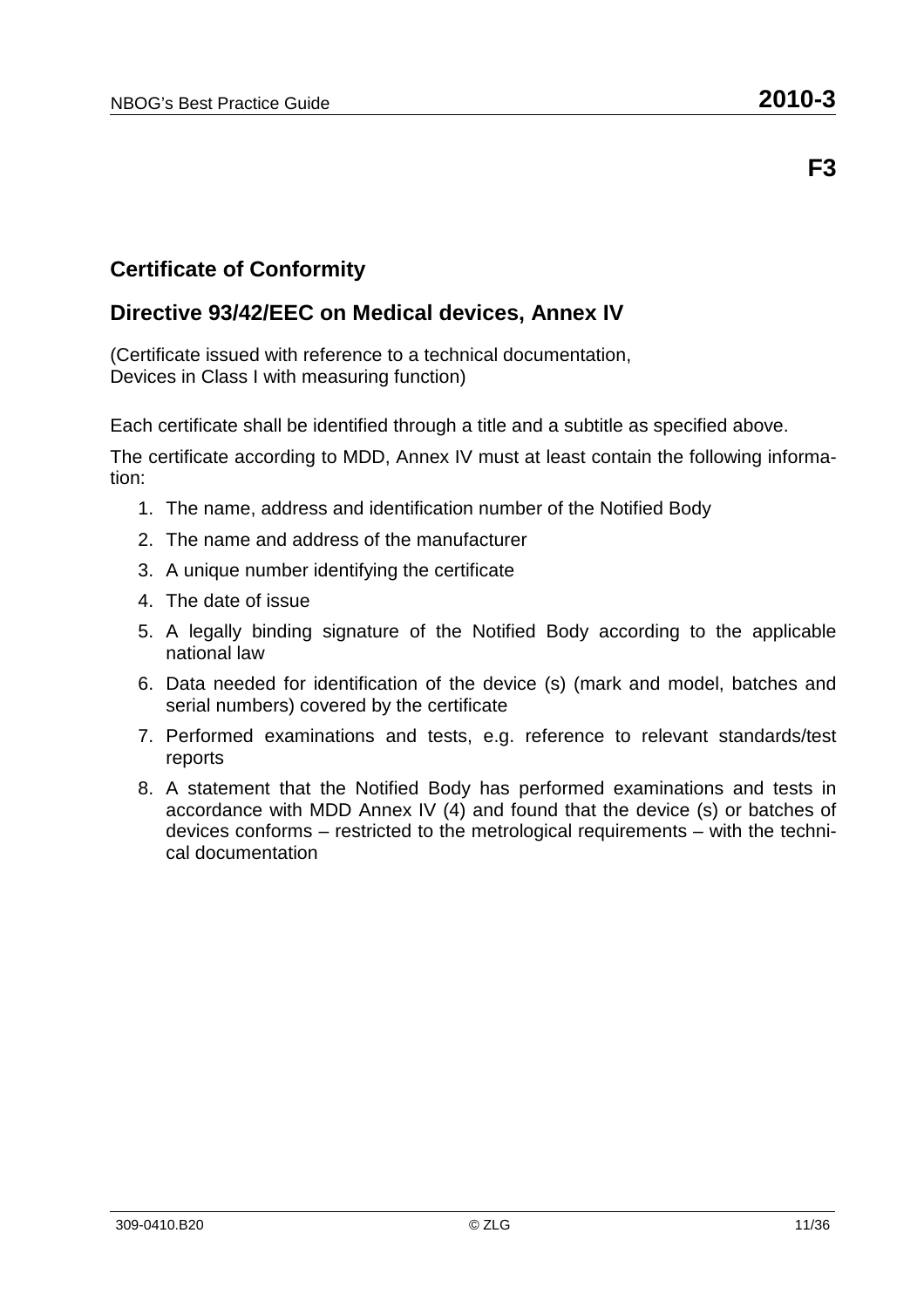### **EC Design-Examination Certificate**

### **Directive 93/42/EEC on Medical Devices, Annex II (4)**

(Devices in Class III)

Each certificate shall be identified through a title and a subtitle as specified above.

The certificate according to MDD, Annex II (4) must at least contain the following information:

- 1. The name, address and identification number of the Notified Body
- 2. The name and address of the manufacturer (legally responsible)
- 3. A unique number identifying the certificate
- 4. The date of issue
- 5. The validity (5 years maximum) from the date of issue to the expiration date
- 6. A legally binding signature of the Notified Body according to the applicable national law
- 7. Data needed for identification of the approved design, devices (mark and model) covered by the certificate, preferable including a description of the intended purpose, utilizing the GMDN code
- 8. Performed examinations, e.g. reference to relevant report(s)
- 9. The conclusions of the examination, e.g. a statement that the Notified Body has performed an examination of the design dossier relating to the device in accordance with MDD Annex II (4) and found that the design of the device conforms to the requirements of MDD

**Comment**: Supplements to the EC Design-Examination Certificate are part of the original certificate (MDD Annex II, (4)); they do not have any separate period of validity.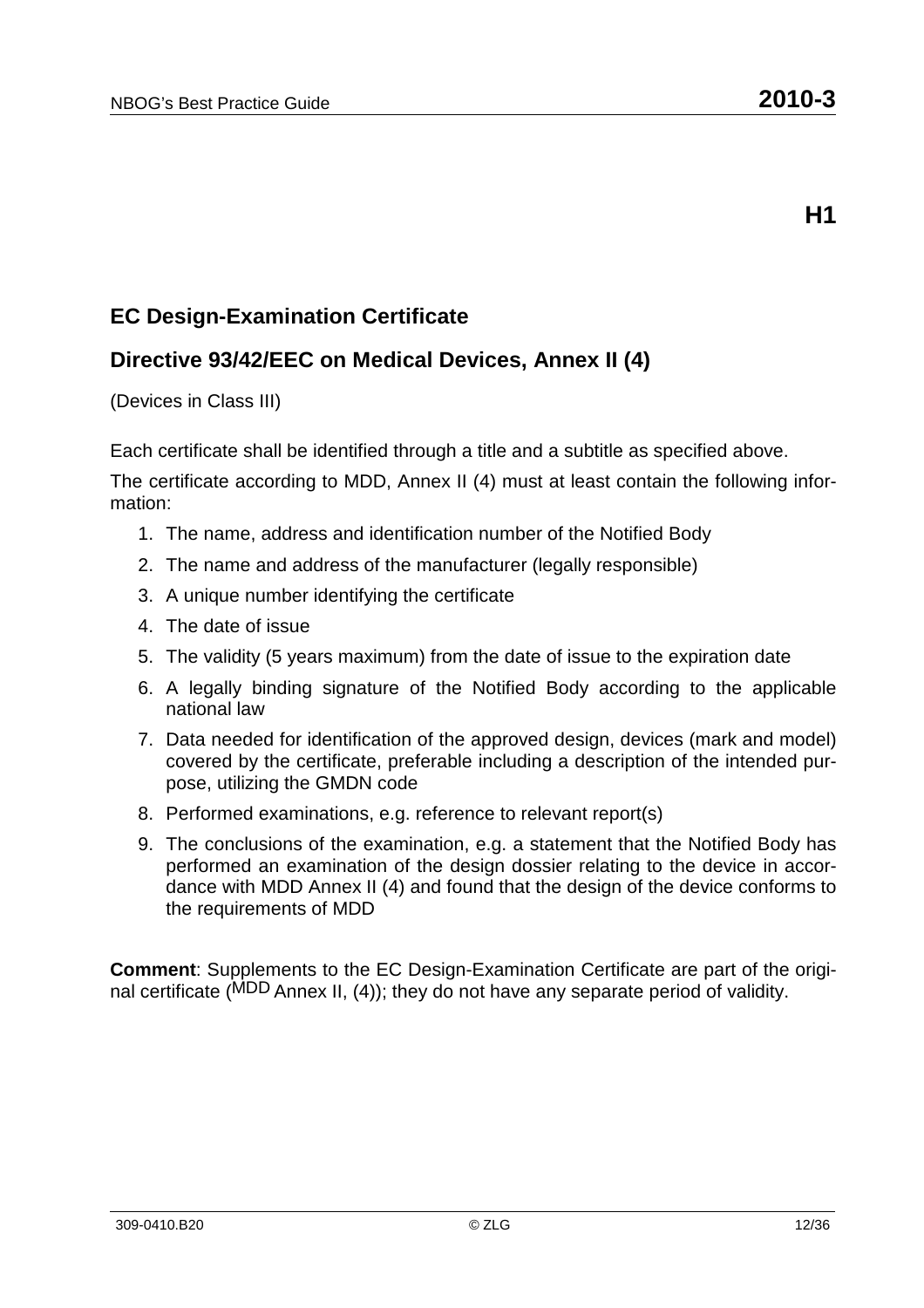### **EC Certificate**

#### **Full Quality Assurance System**

### **Directive 93/42/EEC on Medical devices, Annex II excluding (4)**

(Devices in Class IIa, IIb or III)

Each certificate shall be identified through a title and a subtitle as specified above.

- 1. The name, address and identification number of the Notified Body
- 2. The name and address of the manufacturer
- 3. A unique number identifying the certificate
- 4. The date of issue
- 5. The validity (5 years at maximum)
- 6. A legally binding signature of the Notified Body according to the applicable national law
- 7. Data needed for identification of the devices or product categories concerned for which the quality system is being applied. It is preferable that the scope of a certificate shall be stated through a list of GMDN categories, sub categories (when available), templates, terms and/or devices (mark and model). Irrespective of the description used in/with the certificate the NB must be able to demonstrate on request, which (individual) devices are covered by the certificate
- 8. If appropriate, the facilities, covered by the certificate
- 9. Reference to relevant audit report(s)
- 10. The conclusion of the inspection e.g. a statement that the Notified Body has audited the quality system in accordance with MDD Annex II and found that the quality system meets the requirements of MDD Annex II
- 11. If appropriate, a note that for the placing on the market of Class III devices covered by this certificate, an EC design-examination certificate according to MDD Annex II (4) is required
- 12. A note concerning the required surveillance as referred to in MDD Annex II (5)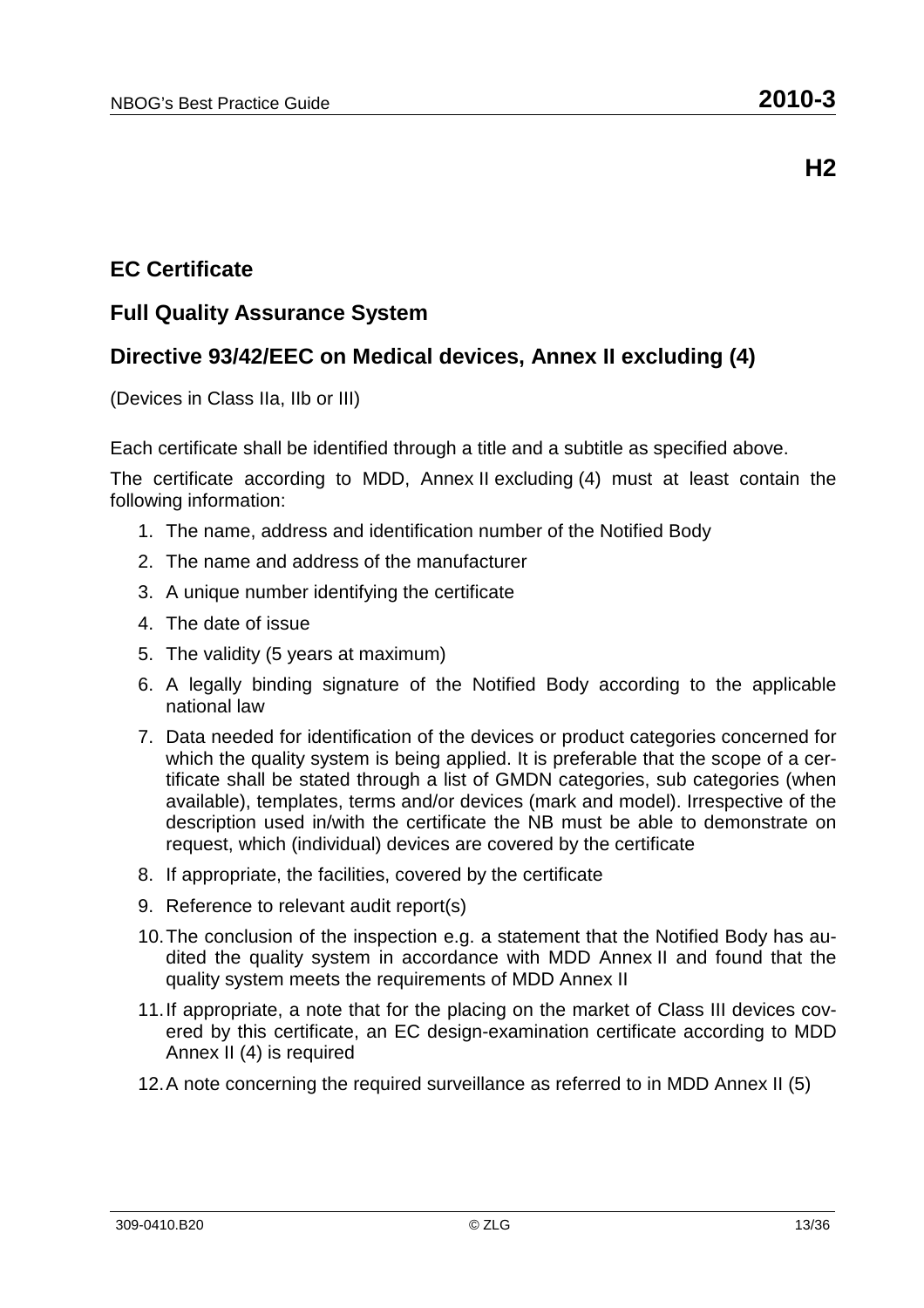## **EC Certificate**

### **Full Quality Assurance System**

### **Directive 93/42/EEC on Medical devices, Annex II excluding (4)**

(Class I devices in sterile conditions and sterilised systems or procedure packs)

Each certificate shall be identified through a title and a subtitle as specified above.

- 1. The name, address and identification number of the Notified Body
- 2. The name and address of the manufacturer
- 3. A unique number identifying the certificate
- 4. The date of issue
- 5. The validity (5 years at maximum)
- 6. A legally binding signature of the Notified Body according to the applicable national law
- 7. Data needed for identification of the devices or product categories concerned for which the quality system is being applied. It is preferable that the scope of a certificate shall be stated through a list of GMDN categories, sub categories (when available), templates, terms and/or devices (mark and model). Irrespective of the description used in/with the certificate the NB must be able to demonstrate on request, which (individual) devices are covered by the certificate
- 8. If appropriate, the facilities, covered by the certificate
- 9. Reference to relevant audit report(s)
- 10. The conclusions of the inspection, e.g. a statement that the Notified Body has audited the quality system – restricted to the aspects of manufacture concerned with securing and maintaining sterile conditions – in accordance with MDD Annex II and found that the quality system meets the requirements of MDD Annex II
- 11. A note concerning the required surveillance as referred to in MDD Annex II (5)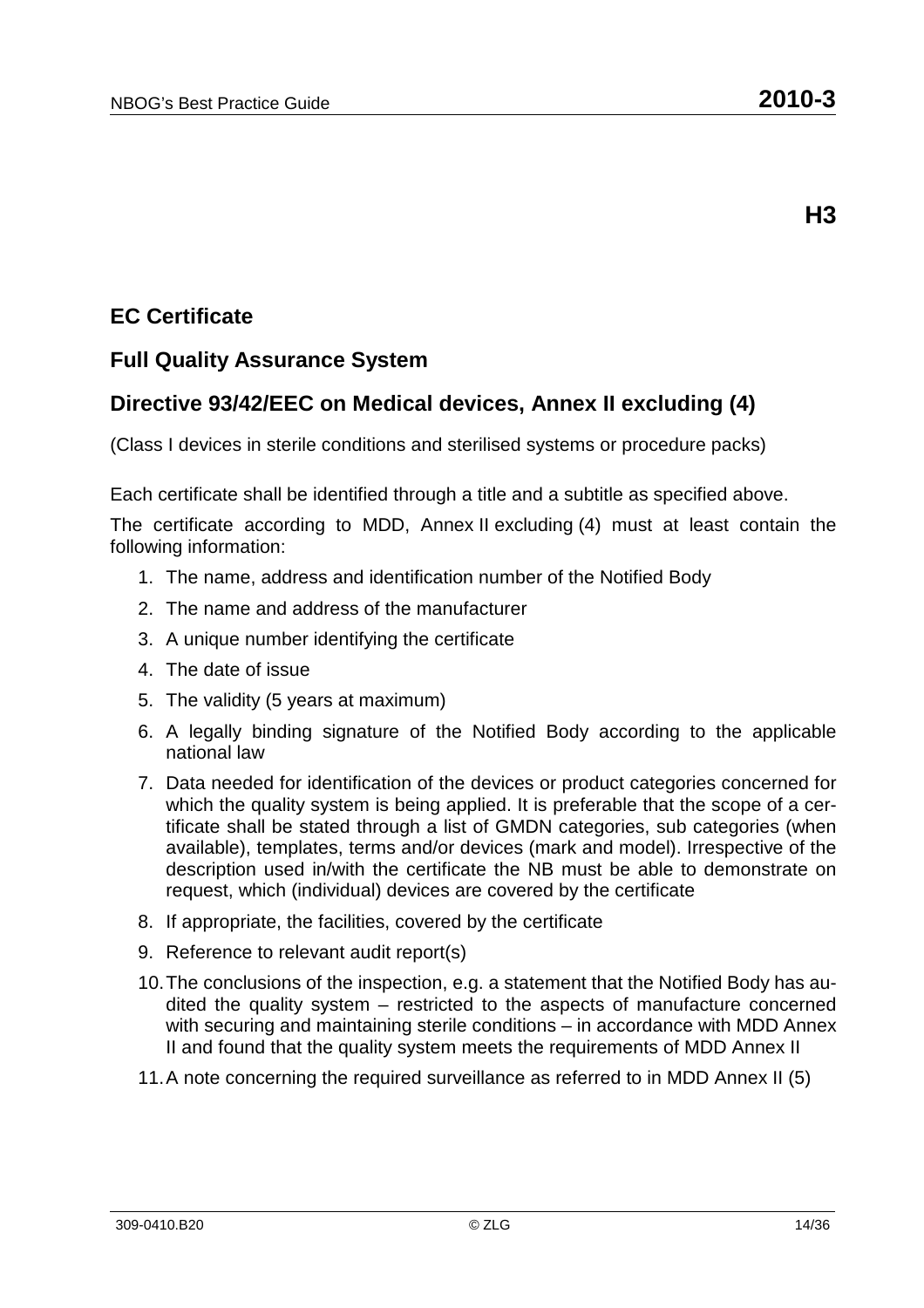# **EC Certificate**

#### **Full Quality Assurance System**

#### **Directive 93/42/EEC on Medical devices, Annex II excluding (4)**

(Devices in Class I with measuring function)

Each certificate shall be identified through a title and a subtitle as specified above.

- 1. The name, address and identification number of the Notified Body
- 2. The name and address of the manufacturer
- 3. A unique number identifying the certificate
- 4. The date of issue
- 5. The validity (5 years at maximum)
- 6. A legally binding signature of the Notified Body according to the applicable national law
- 7. Data needed for identification of the devices or product categories concerned for which the quality system is being applied. It is preferable that the scope of a certificate shall be stated through a list of GMDN categories, sub categories (when available), templates, terms and/or devices (mark and model). Irrespective of the description used in/with the certificate the NB must be able to demonstrate on request, which (individual) devices are covered by the certificate
- 8. If appropriate, the facilities, covered by the certificate
- 9. Reference to relevant audit report(s)
- 10. The conclusions of the inspection, e.g. a statement that the Notified Body has audited the quality system – restricted to the aspects of manufacture concerned with the conformity of the devices with metrological requirements – in accordance with MDD Annex II and found that the quality system meets the requirements of MDD Annex II
- 11. A note concerning the required surveillance as referred to in MDD Annex II (5)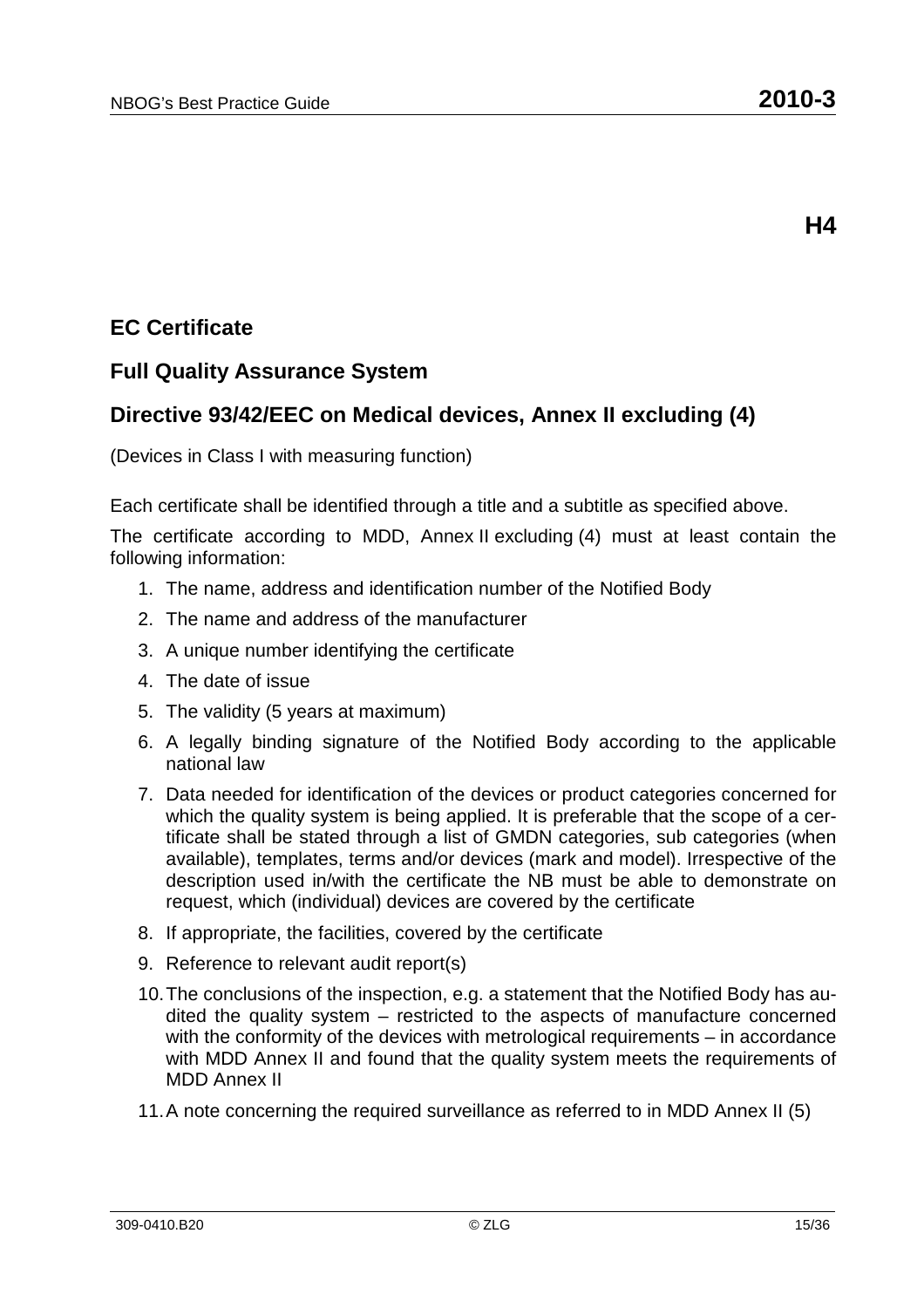## **EC Certificate**

#### **Full Quality Assurance System**

#### **Directive 93/42/EEC on Medical devices, Annex II excluding (4)**

(Devices in Class I with measuring function and in sterile condition)

Each certificate shall be identified through a title and a subtitle as specified above.

- 1. The name, address and identification number of the Notified Body
- 2. The name and address of the manufacturer
- 3. A unique number identifying the certificate
- 4. The date of issue
- 5. The validity (5 years at maximum)
- 6. A legally binding signature of the Notified Body according to the applicable national law
- 7. Data needed for identification of the devices or product categories concerned for which the quality system is being applied. It is preferable that the scope of a certificate shall be stated through a list of GMDN categories, sub categories (when available), templates, terms and/or devices (mark and model). Irrespective of the description used in/with the certificate the NB must be able to demonstrate on request, which (individual) devices are covered by the certificate
- 8. If appropriate, the facilities, covered by the certificate
- 9. Reference to relevant audit report(s)
- 10. The conclusions of the inspection, e.g. a statement that the Notified Body has audited the quality system – restricted to the aspects of manufacture concerned with the conformity of the devices with metrological requirements and with securing and maintaining sterile conditions – in accordance with MDD Annex II and found that the quality system meets the requirements of MDD Annex II
- 11. A note concerning the required surveillance as referred to in MDD Annex II (5)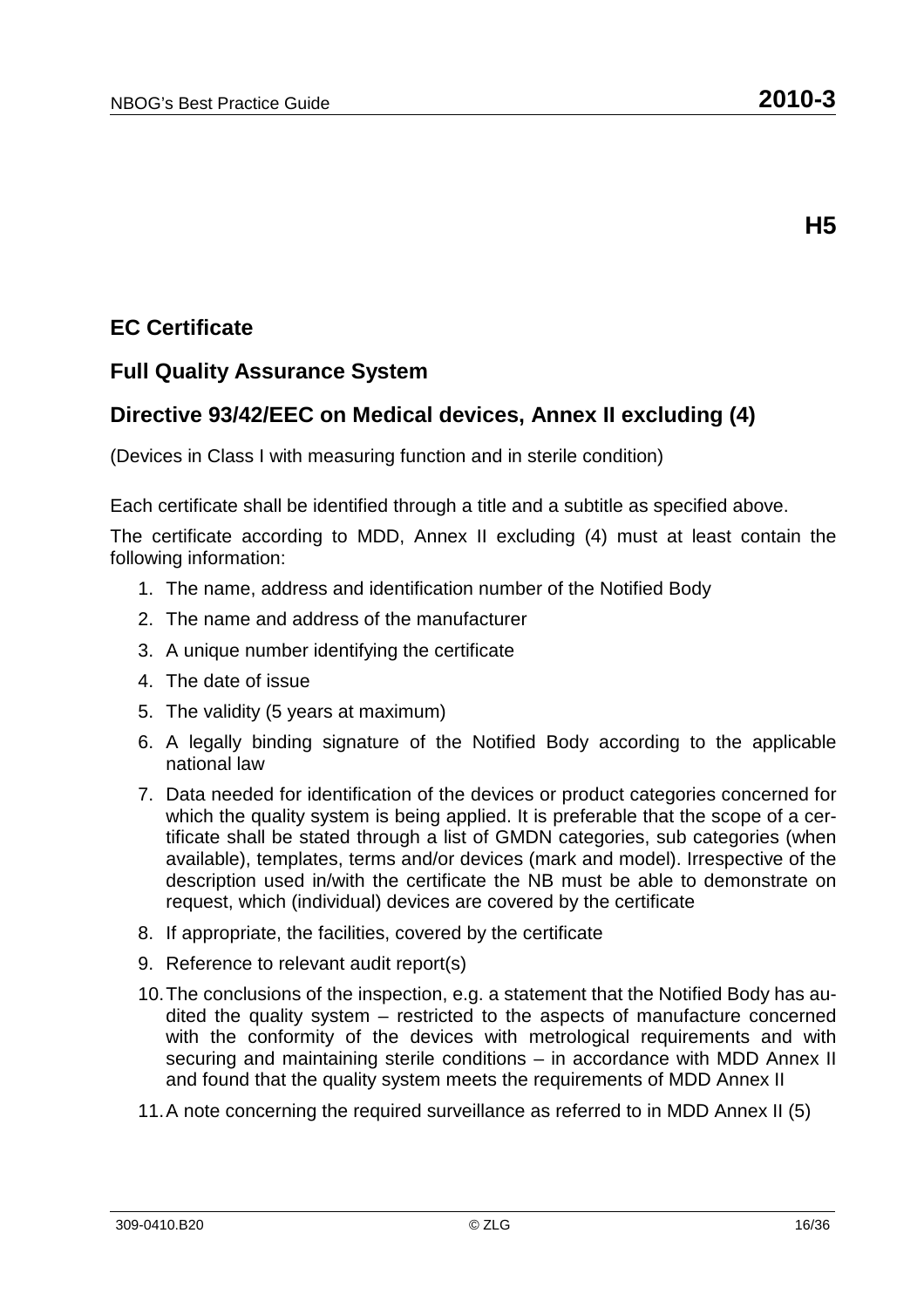#### **Directive 93/42/EEC on Medical devices, Annex V**

(Devices in Class IIa, IIb or III)

Each certificate shall be identified through a title and a subtitle as specified above.

The certificate according to MDD, Annex V must at least contain the following additional information:

- 1. The name, address and identification number of the Notified Body
- 2. The name and address of the manufacturer
- 3. A unique number identifying the certificate
- 4. The date of issue
- 5. The validity (5 years at maximum)
- 6. A legally binding signature of the Notified Body according to the applicable national law
- 7. Data needed for identification of the devices or product categories concerned (e.g. as stated in the corresponding type-examination certificate) for which the quality system is being applied. It is preferable that the scope of a certificate shall be stated through a list of GMDN categories, sub categories (when available), templates, terms and/or devices (mark and model). Irrespective of the description used in/with the certificate the NB must be able to demonstrate on request, which (individual) devices are covered by the certificate
- 8. If appropriate, the facilities covered by the certificate
- 9. Reference to relevant report(s)
- 10. The conclusions of the inspection, e.g. a statement that the Notified Body has audited the quality system in accordance with MDD Annex V and found that the quality system meets the requirements in MDD Annex V
- 11. If appropriate a note that for the placing on the market of Class IIb and Class III devices covered by this certificate an EC type-examination certificate according to MDD Annex III is required
- 12. A note concerning the required surveillance as referred to in MDD Annex V (4)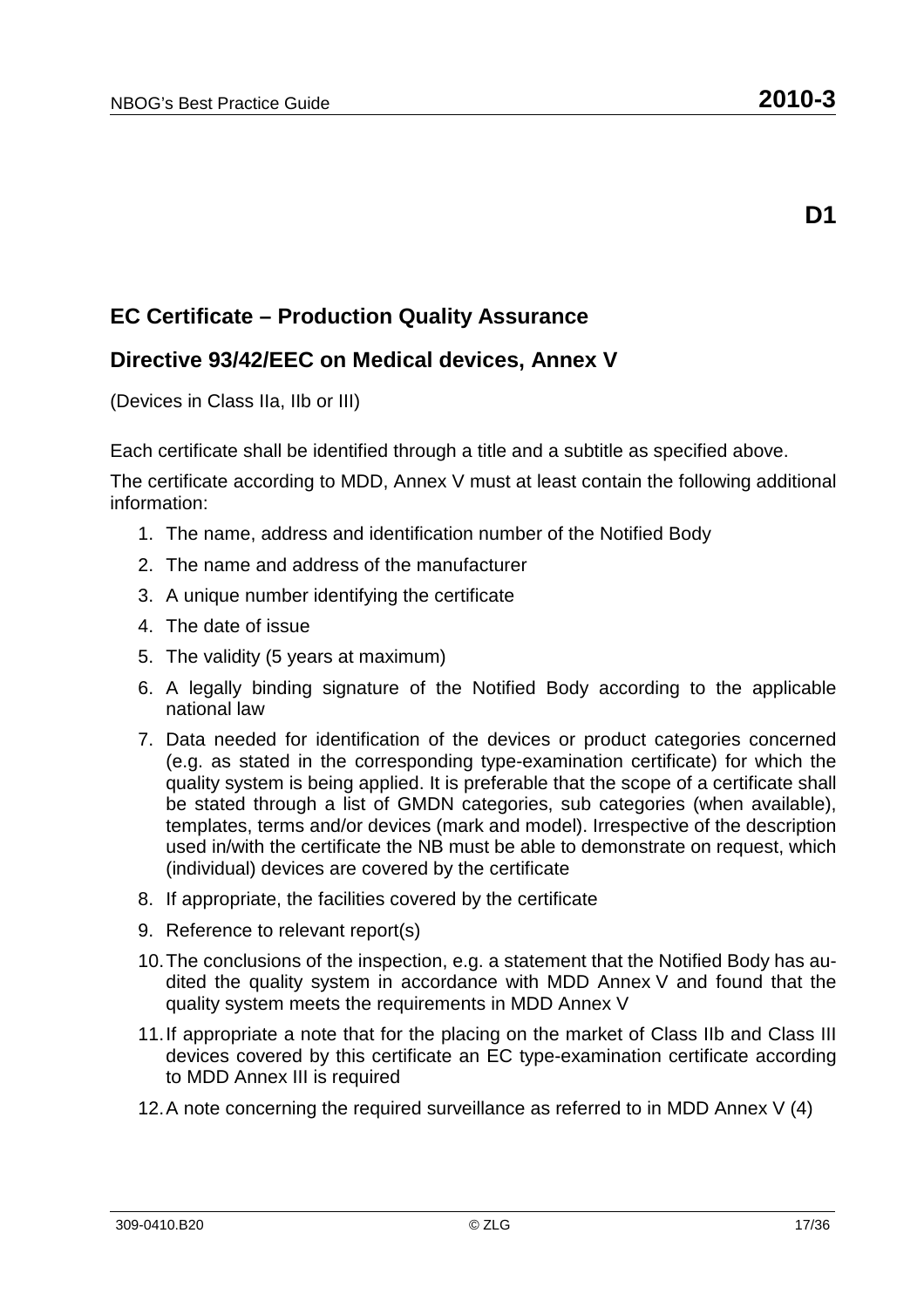#### **Directive 93/42/EEC on Medical devices, Annex V**

(Class I devices in sterile conditions and sterilised systems or procedure packs)

Each certificate shall be identified through a title and a subtitle as specified above.

- 1. The name, address and identification number of the Notified Body
- 2. The name and address of the manufacturer
- 3. A unique number identifying the certificate
- 4. The date of issue
- 5. The validity (5 years at maximum)
- 6. A legally binding signature of the Notified Body according to the applicable national law
- 7. Data needed for identification of the devices or product categories concerned for which the quality system is being applied. It is preferable that the scope of a certificate shall be stated through a list of GMDN categories, sub categories (when available), templates, terms and/or devices (mark and model). Irrespective of the description used in/with the certificate the NB must be able to demonstrate on request, which (individual) devices are covered by the certificate
- 8. If appropriate, the facilities covered by the certificate
- 9. Reference to relevant report(s)
- 10. The conclusions of the inspection, e.g. a statement that the Notified Body has audited the quality system – restricted to the aspects of manufacture concerned with securing and maintaining sterile conditions – in accordance with MDD Annex V and found that the quality system meets the applicable requirements in MDD Annex V
- 11. A note concerning the required surveillance as referred to in MDD Annex V (4)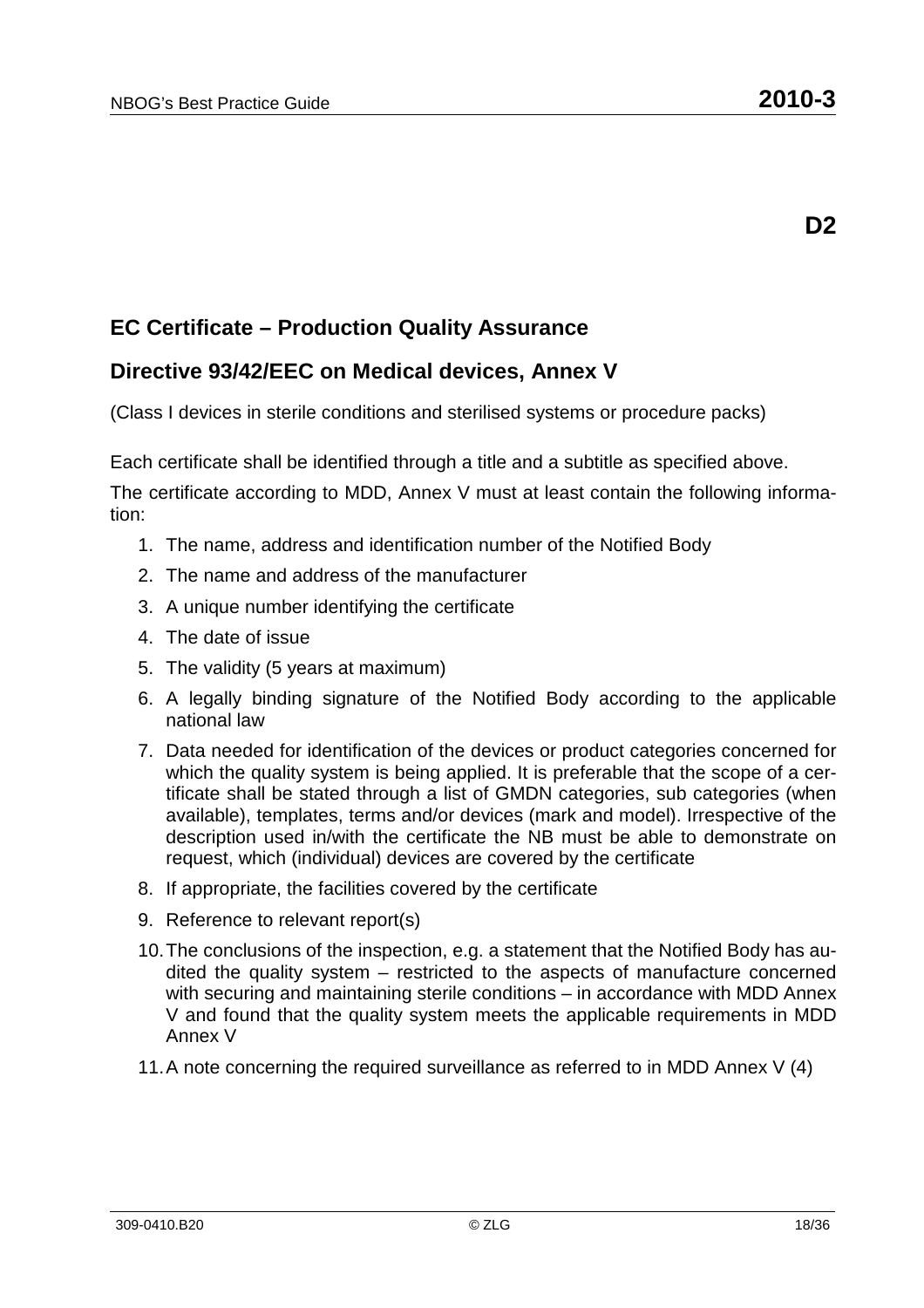#### **Directive 93/42/EEC on Medical devices, Annex V**

(Devices in Class I with measuring function)

Each certificate shall be identified through a title and a subtitle as specified above.

- 1. The name, address and identification number of the Notified Body
- 2. The name and address of the manufacturer
- 3. A unique number identifying the certificate
- 4. The date of issue
- 5. The validity (5 years at maximum)
- 6. A legally binding signature of the Notified Body according to the applicable national law
- 7. Data needed for identification of the devices or product categories for which the quality system is being applied. It is preferable that the scope of a certificate shall be stated through a list of GMDN categories, sub categories (when available), templates, terms and/or devices (mark and model). Irrespective of the description used in/with the certificate the NB must be able to demonstrate on request, which (individual) devices are covered by the certificate
- 8. If appropriate, the facilities covered by the certificate
- 9. Reference to relevant report(s)
- 10. The conclusions of the inspection, e.g. a statement that the Notified Body has audited the quality system – restricted to the aspects of manufacture concerned with the conformity of the devices with metrological requirements – in accordance with MDD Annex V and found that the quality system meets the applicable requirements in MDD Annex V
- 11. A note concerning the required surveillance as referred to in MDD Annex V (4)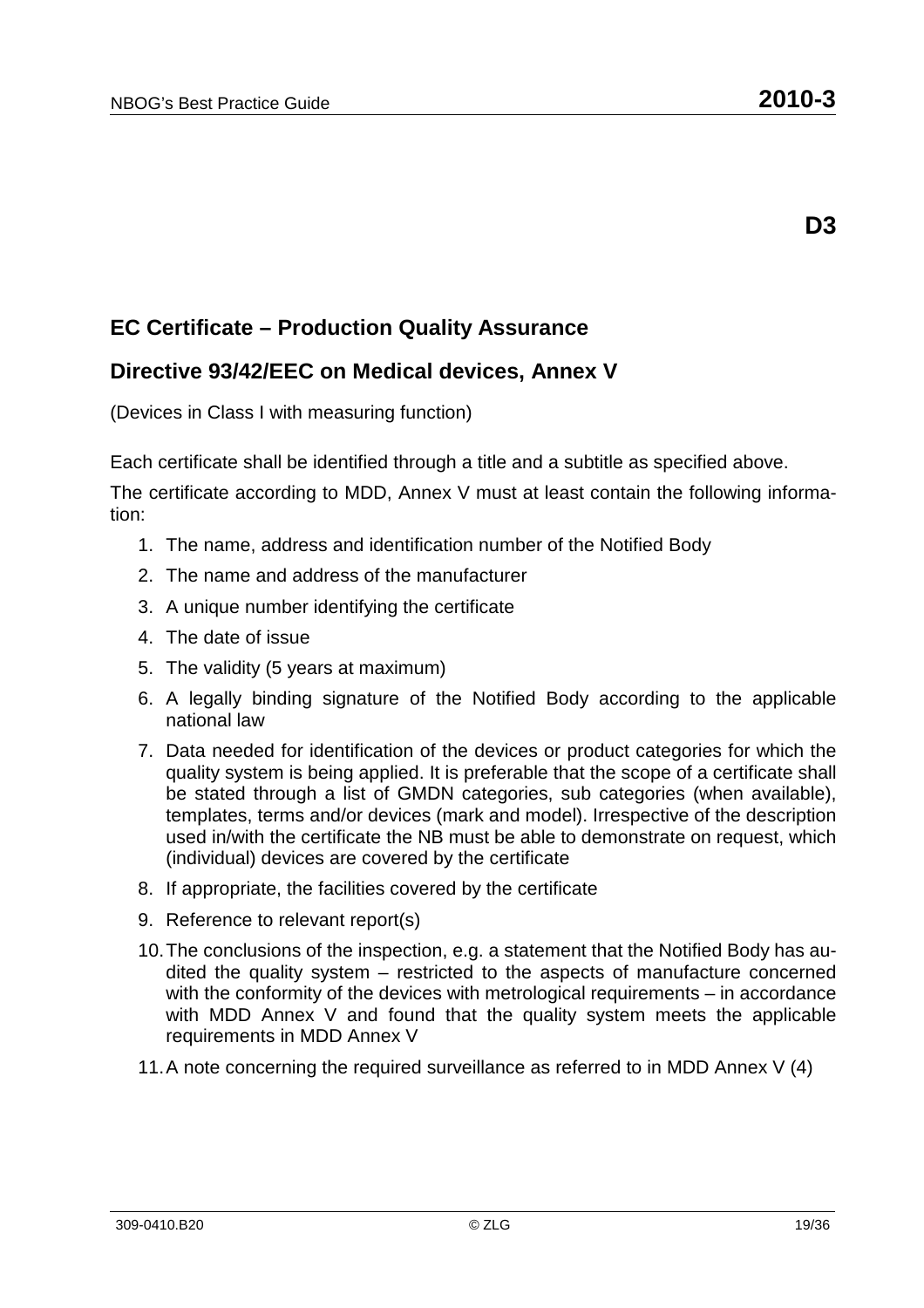#### **Directive 93/42/EEC on Medical devices, Annex V**

(Devices in Class I with measuring function and in sterile condition)

Each certificate shall be identified through a title and a subtitle as specified above.

- 1. The name, address and identification number of the Notified Body
- 2. The name and address of the manufacturer
- 3. A unique number identifying the certificate
- 4. The date of issue
- 5. The validity (5 years at maximum)
- 6. A legally binding signature of the Notified Body according to the applicable national law
- 7. Data needed for identification of the devices or product categories for which the quality system is being applied. It is preferable that the scope of a certificate shall be stated through a list of GMDN categories, sub categories (when available), templates, terms and/or devices (mark and model). Irrespective of the description used in/with the certificate the NB must be able to demonstrate on request, which (individual) devices are covered by the certificate
- 8. If appropriate, the facilities covered by the certificate
- 9. Reference to relevant report(s)
- 10. The conclusions of the inspection, e.g. a statement that the Notified Body has audited the quality system – restricted to the aspects of manufacture concerned with the conformity of the devices with metrological requirements and with securing and maintaining sterile conditions – in accordance with MDD Annex V and found that the quality system meets the applicable requirements in MDD Annex V
- 11. A note concerning the required surveillance as referred to in MDD Annex V (4)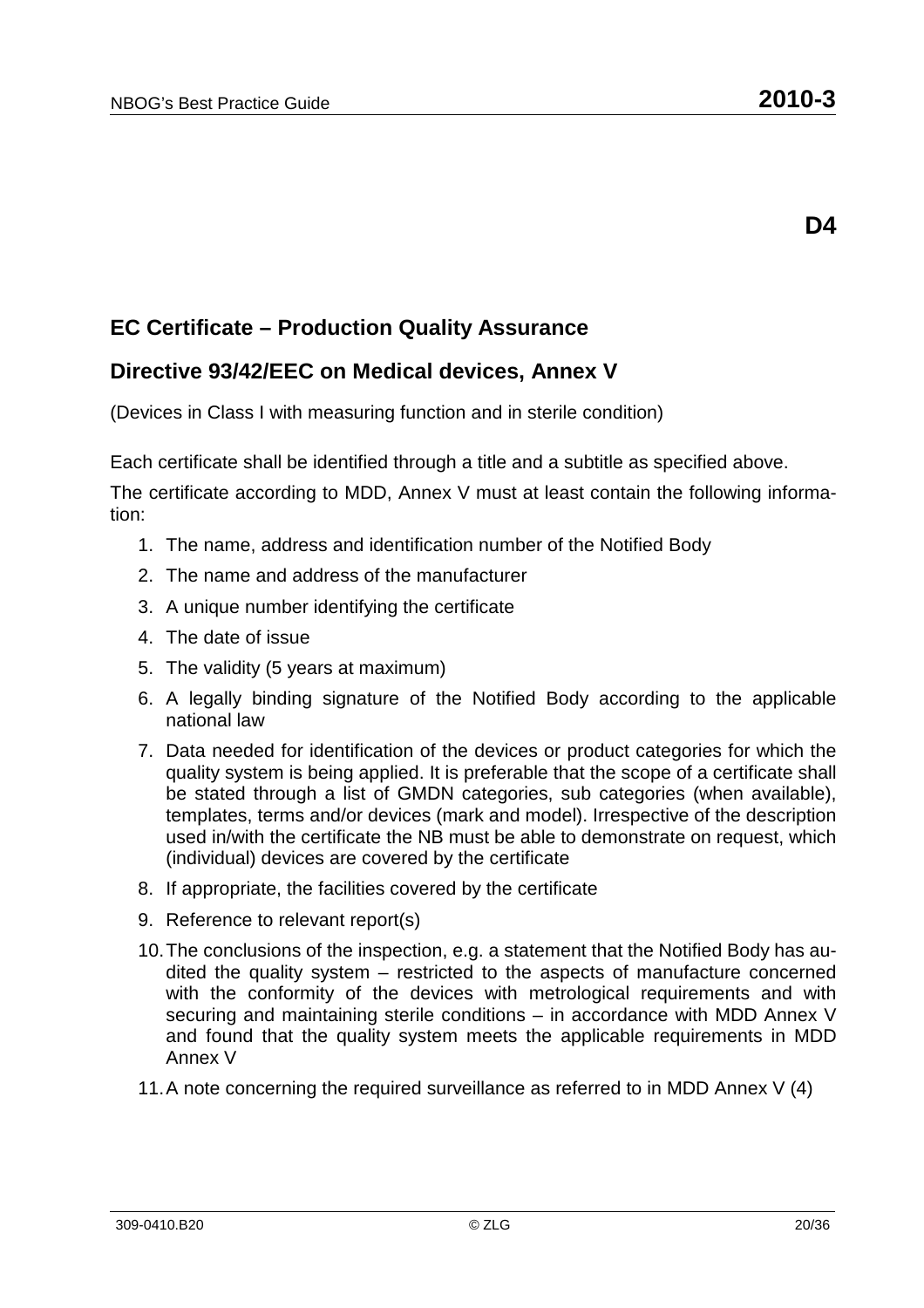#### **Directive 93/42/EEC on Medical devices, Annex VI**

(Devices in Class IIa or IIb)

Each certificate shall be identified through a title and a subtitle as specified above.

- 1. The name, address and identification number of the Notified Body
- 2. The name and address of the manufacturer
- 3. A unique number identifying the certificate
- 4. The date of issue
- 5. The validity (5 years at maximum)
- 6. A legally binding signature of the Notified Body according to the applicable national law
- 7. Data needed for identification of the devices or product groups concerned for which the quality system is being applied. It is preferable that the scope of a certificate shall be stated through a list of GMDN categories, sub categories (when available), templates, terms and/or devices (mark and model). Irrespective of the description used in/with the certificate the NB must be able to demonstrate on request, which (individual) devices are covered by the certificate
- 8. If appropriate, the facilities covered by the certificate
- 9. Reference to relevant report(s)
- 10. The conclusions of the inspection, e.g. a statement that the Notified Body has audited the quality system in accordance with MDD Annex VI and found that the quality system meets the requirements in MDD Annex VI
- 11. If appropriate a note that for the placing on the market of Class IIb devices covered by this certificate an EC type-examination certificate according to MDD Annex III is required
- 12. A note concerning the required surveillance as referred to in MDD Annex VI (4)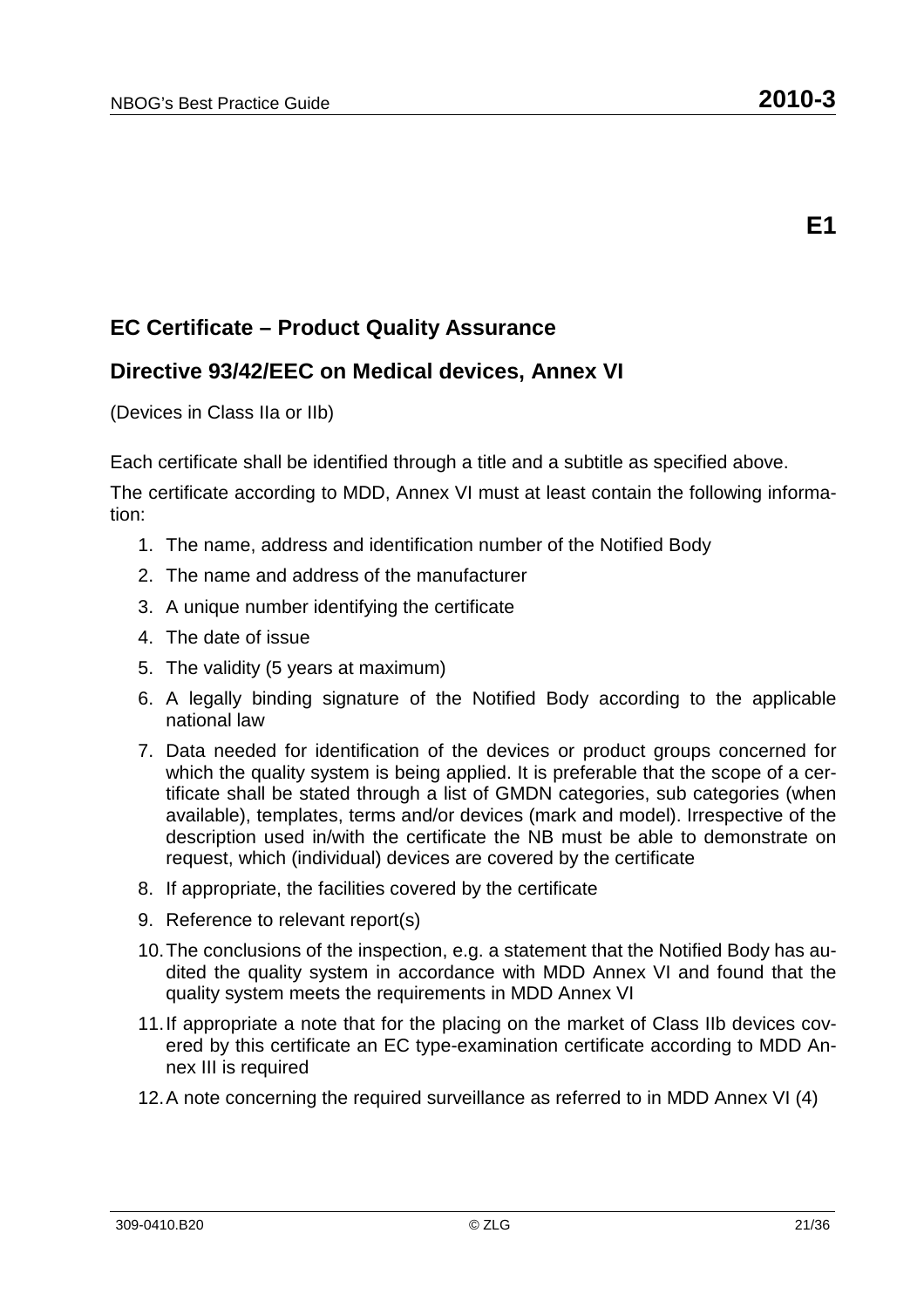#### **Directive 93/42/EEC on Medical devices, Annex VI**

(Class I Devices with measuring function)

Each certificate shall be identified through a title and a subtitle as specified above.

- 1. The name, address and identification number of the Notified Body
- 2. The name and address of the manufacturer
- 3. A unique number identifying the certificate
- 4. The date of issue
- 5. The validity (5 years at maximum)
- 6. A legally binding signature of the Notified Body according to the applicable national law
- 7. Data needed for identification of the devices or product groups concerned for which the quality system is being applied. It is preferable that the scope of a certificate shall be stated through a list of GMDN categories, sub categories (when available), templates, terms and/or devices (mark and model). Irrespective of the description used in/with the certificate the NB must be able to demonstrate on request, which (individual) devices are covered by the certificate
- 8. If appropriate, the facilities covered by the certificate
- 9. Reference to relevant report(s)
- 10. The conclusions of the inspection, e.g. a statement that the Notified Body has audited the quality system – restricted to the aspects of manufacture concerned with the conformity of the devices with metrological requirements – in accordance with MDD Annex VI and found that the quality system meets the applicable requirements in MDD Annex VI
- 11. A note concerning the required surveillance as referred to in MDD Annex VI (4)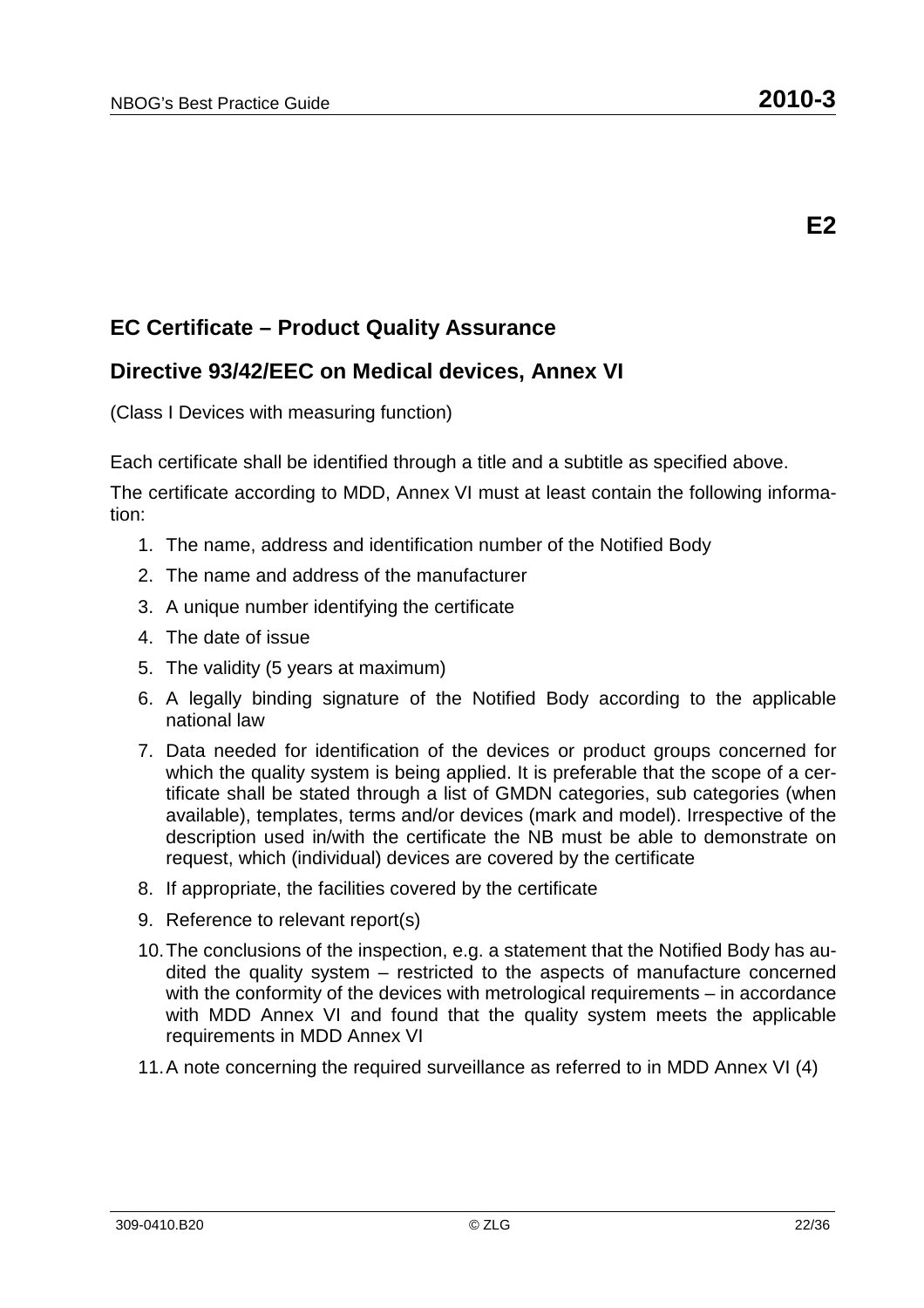#### **Certificates to be issued under IVDD – overview see table 3**

**A1** 

#### **EC Design-Examination Certificate**

#### **Directive 98/79/EC on In Vitro Diagnostic Medical Devices (IVDD), Annex III (6)**

(Devices for self-testing)

Each certificate shall be identified through a specified title and a subtitle as specified above.

The certificate according to IVDD, Annex III (6) must at least contain the following information:

- 1. The name, address and identification number of the Notified Body
- 2. The name and address of the manufacturer
- 3. A unique number identifying the certificate
- 4. The date of issue
- 5. The validity (5 years maximum)
- 6. A legally binding signature of the Notified Body according to the applicable national law
- 7. Data needed for identification of the approved design of the devices (mark and model) and, where appropriate, a description of the intended purpose of the devices, preferable utilizing the GMDN code
- 8. Performed examinations, e.g. reference to relevant report(s)
- 9. The conclusions of the examination, e.g. a statement that the Notified Body has performed an examination of the design dossier relating to the device in accordance with IVDD Annex III (6) and found that the design of the device(s) conforms to the requirements of IVDD.

**Comment**: Supplements to the EC Design-Examination Certificate are part of the original certificate; they do not have any separate period of validity.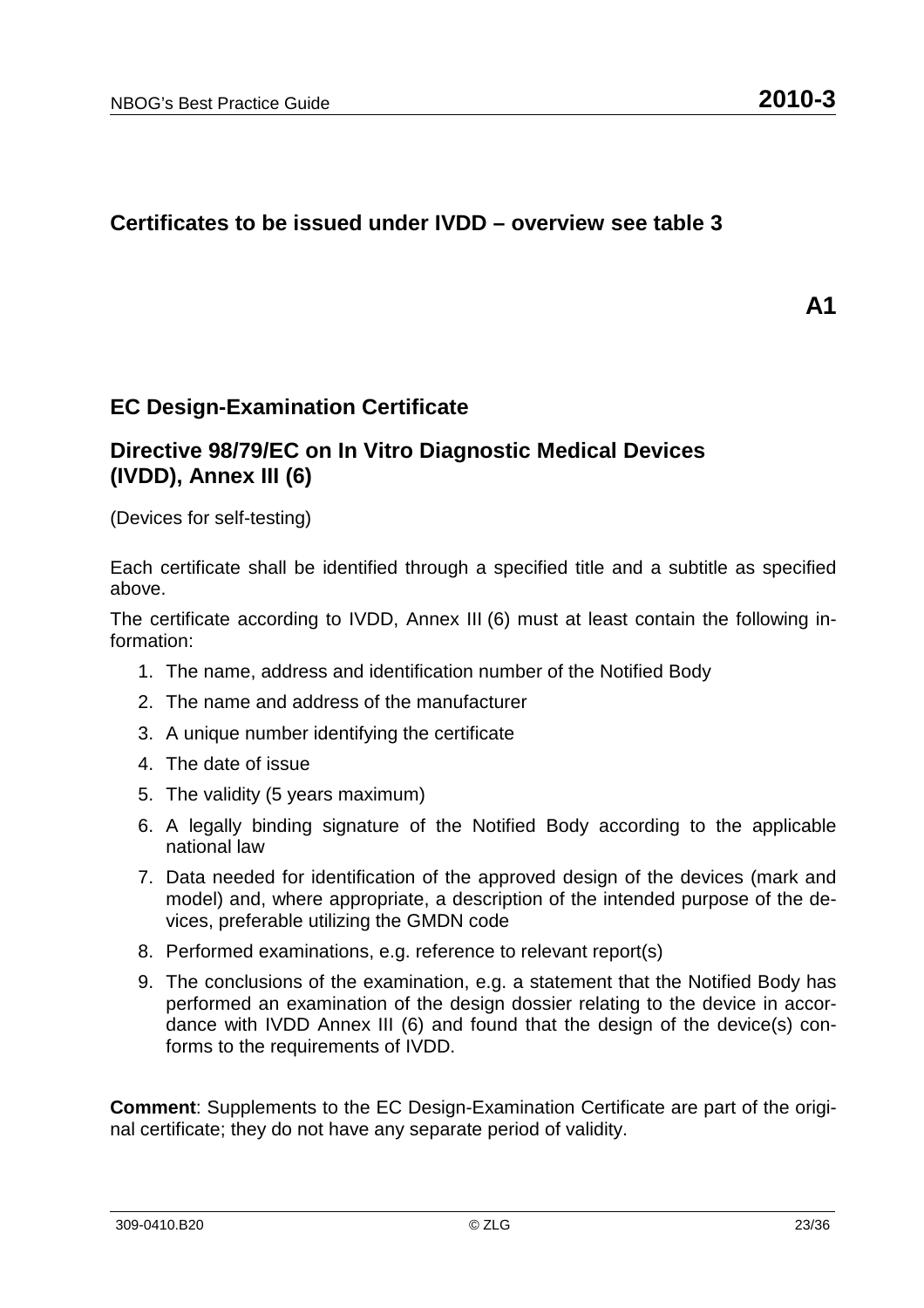## **EC Type-Examination Certificate**

#### **Directive 98/79/EC on In Vitro Diagnostic Medical Devices (IVDD), Annex V**

(List A, B and devices for self-testing)

Each certificate shall be identified through a specified title and a subtitle as specified above.

The certificate according to IVDD, Annex V must at least contain the following information:

- 1. The name, address and identification number of the Notified Body
- 2. The name and address of the manufacturer
- 3. A unique number identifying the certificate
- 4. The date of issue
- 5. The validity (5 years maximum)
- 6. A legally binding signature of the Notified Body according to the applicable national law
- 7. Data needed for identification of the devices (mark and model) covered by the certificate, preferable including a description of the intended purpose of the devices, preferable utilizing the GMDN code
- 8. Performed examinations and tests, e.g. reference to relevant test report(s)
- 9. The conclusions of the examination, e.g. a statement that the Notified Body has performed an examination in accordance with IVDD Annex V (5) and found that the type conforms to the relevant provisions of IVDD
- 10. A reference to relevant parts of the documentation

**Comment:** Supplements to an EC Type-Examination Certificate are part of the original certificate; they do not have any separate period of validity.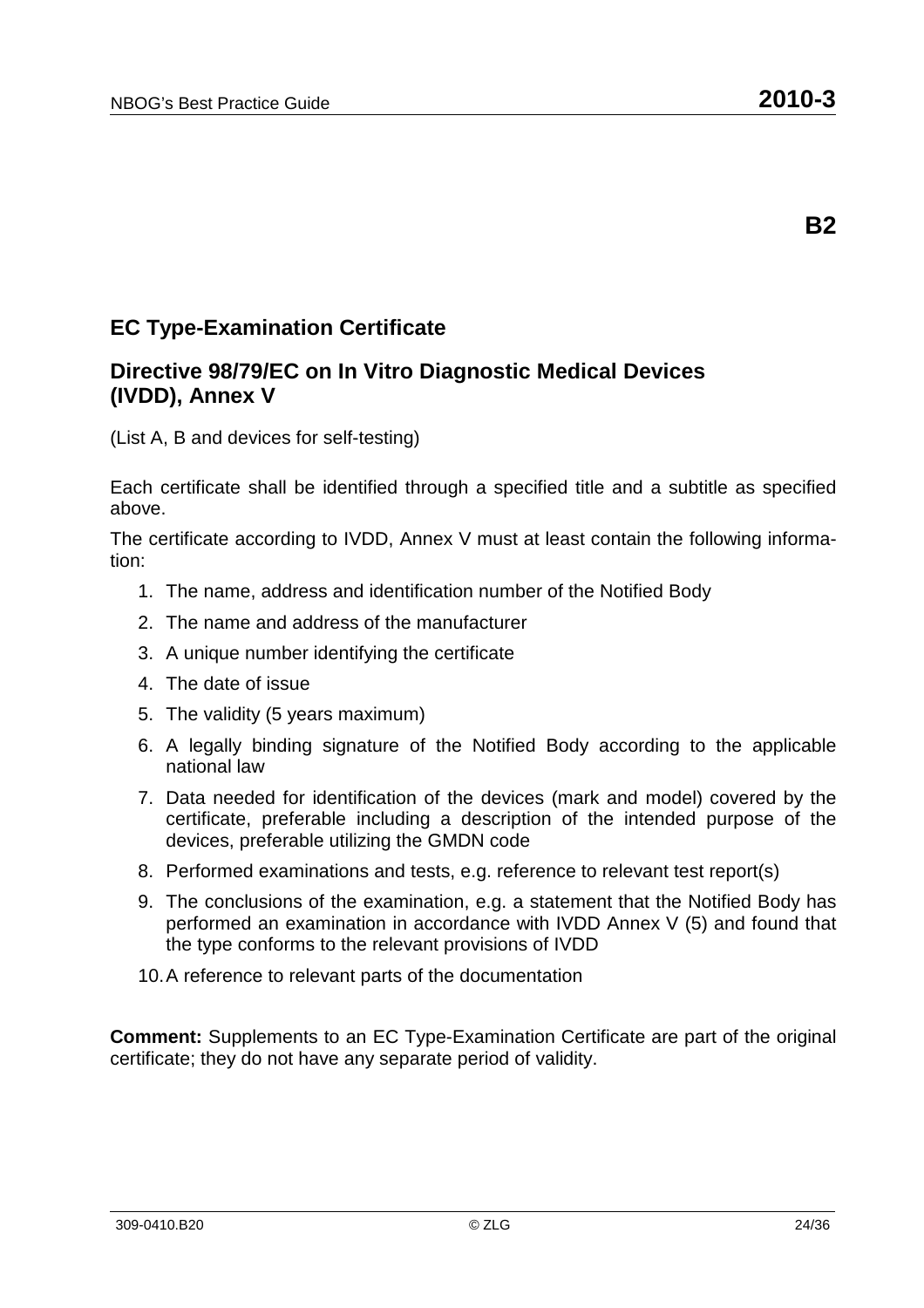### **Certificate of Conformity**

### **Directive 98/79/EC on In Vitro Diagnostic Medical Devices (IVDD), Annex VI**

(List B and devices for self-testing)

Each certificate shall be identified through a specified title and a subtitle as specified above.

The certificate according to IVDD, Annex VI must at least contain the following information:

- 1. The name, address and identification number of the Notified Body
- 2. The name and address of the manufacturer
- 3. A unique number identifying the certificate
- 4. The date of issue
- 5. A legally binding signature of the Notified Body according to the applicable national law
- 6. Data needed for identification of the verified device (as stated in the corresponding type-examination certificate) and batches
- 7. Performed examinations and tests, e.g. reference to relevant test report(s)
- 8. Reference to the EC Type-examination Certificate
- 9. A statement that the Notified Body has performed examinations and tests in accordance with IVDD Annex VI (4) and found that the device(s) or batches conform(s) with the type described in the EC Type-Examination Certificate and meet the applicable requirements of IVDD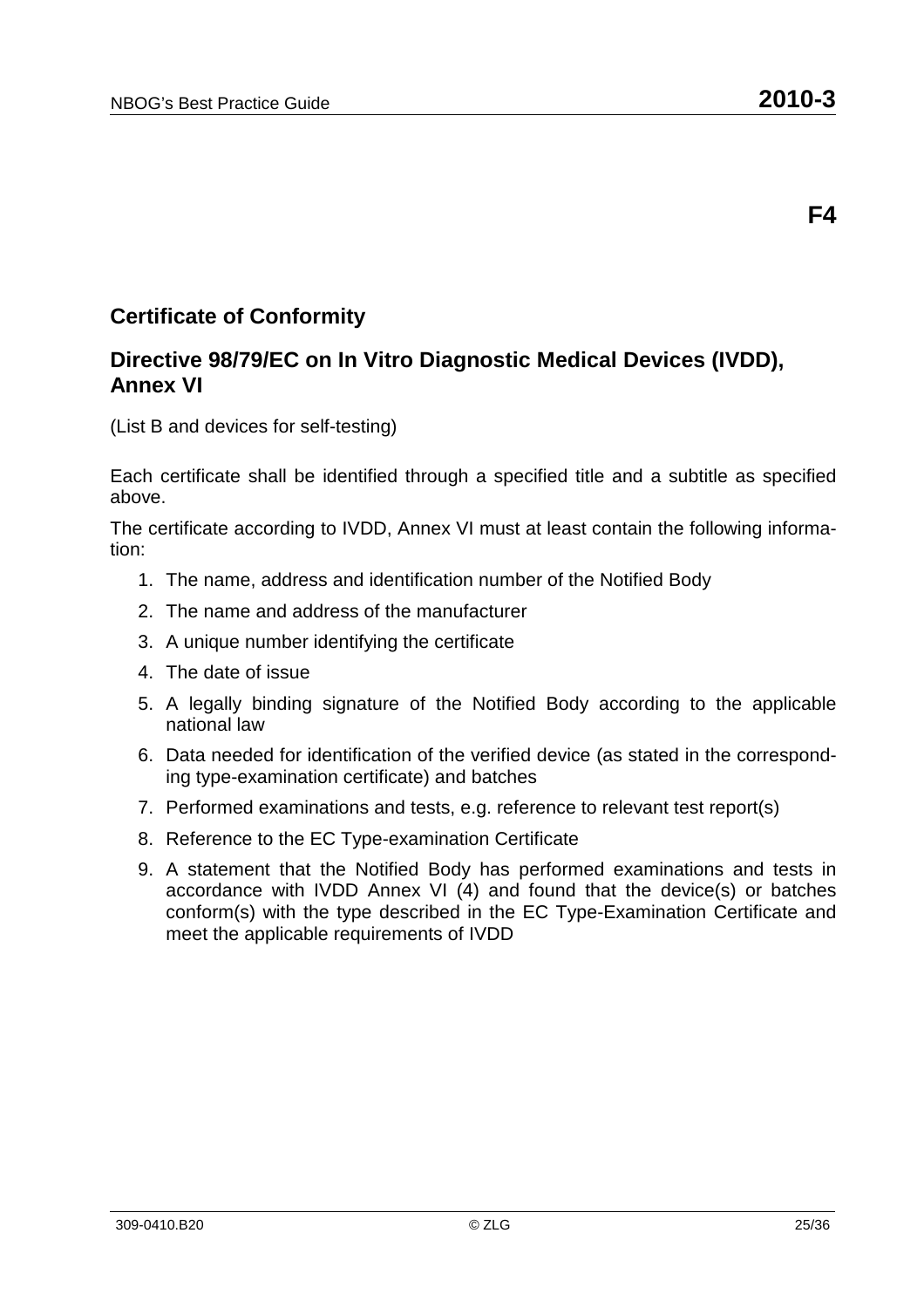## **EC Design-Examination Certificate**

### **Directive 98/79/EC on In Vitro Diagnostic Medical Devices (IVDD), Annex IV (4)**

(List A)

Each certificate shall be identified through a specified title and a subtitle as specified above.

The certificate according to IVDD, Annex IV (4) must at least contain the following information:

- 1. The name, address and identification number of the Notified Body
- 2. The name and address of the manufacturer
- 3. A unique number identifying the certificate
- 4. The date of issue
- 5. The validity (5 years maximum)
- 6. A legally binding signature of the Notified Body according to the applicable national law
- 7. Data needed for identification of the approved design, devices (mark and model) and, where appropriate, a description of the intended purpose of the devices, preferable utilizing the GMDN code
- 8. Performed examinations, e.g. reference to relevant report(s)
- 9. The conclusions of the examination, e.g. a statement that the Notified Body has performed an examination of the design dossier relating to the device in accordance with IVDD Annex IV (4) and found that the design of the device conforms to the requirements of IVDD.
- 10. A reference to relevant parts of the documentation

**Comment:** Supplements to the EC Design-Examination Certificate are part of the original certificate; they do not have any separate period of validity.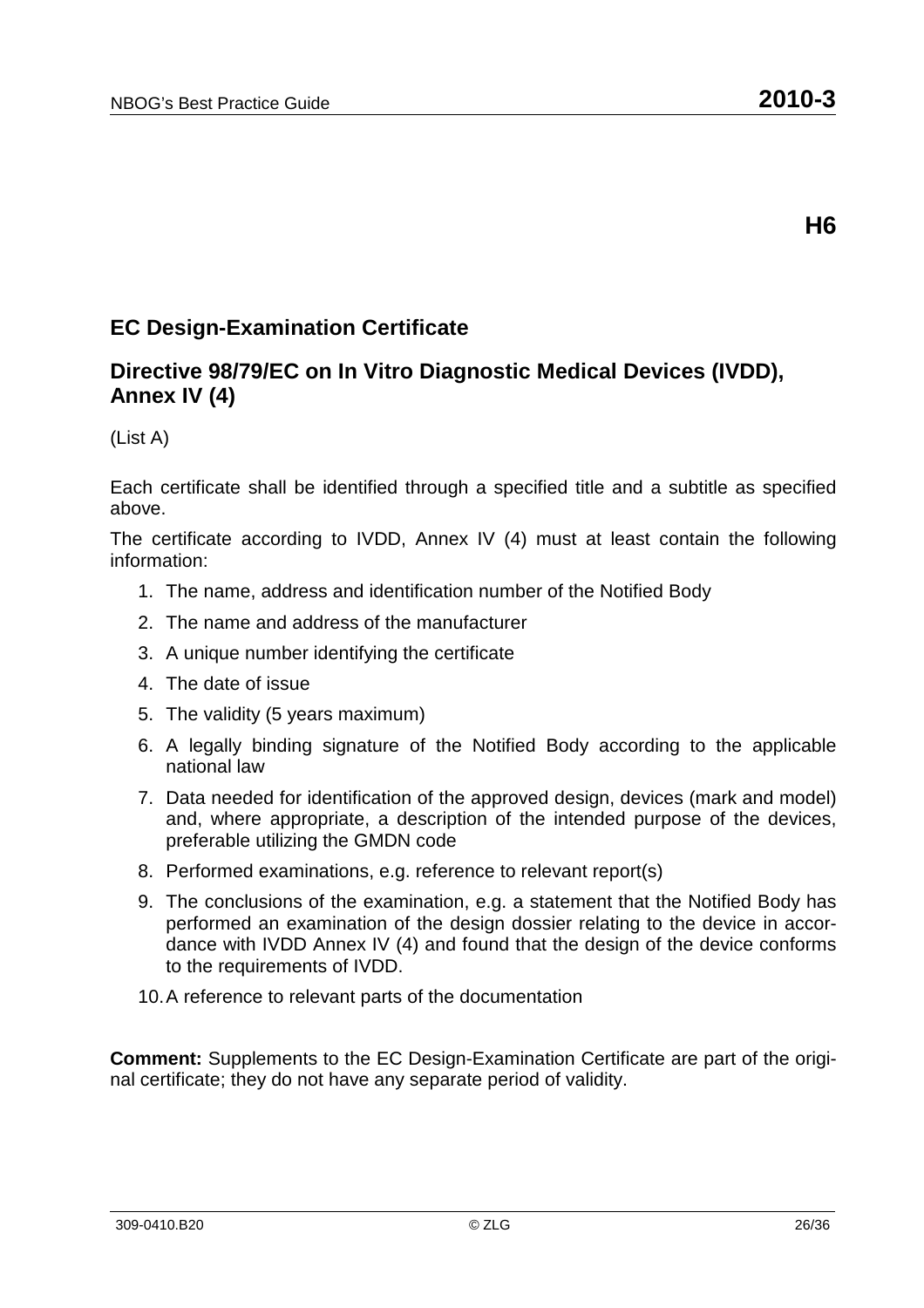### **Verification of manufactured products**

### **Directive 98/79/EC on In Vitro Diagnostic Medical Devices (IVDD), Annex IV (6)**

(List A)

Each decision/certificate shall be identified through a specified title and a subtitle as specified above.

The certificate according to IVDD, Annex IV (6) must at least contain the following information:

- 1. The name, address and identification number of the Notified Body
- 2. The name and address of the manufacturer
- 3. The date of issue
- 4. A legally binding signature of the Notified Body according to the applicable national law
- 5. Data needed for identification of the verified devices (mark and model, batches and serial numbers) covered by the certificate
- 6. Performed examinations and tests, e.g. reference to relevant test report(s)
- 7. The conclusions of the examination, e.g. a statement that the Notified Body has verified the manufactured products in accordance with IVDD Annex IV (6) and found that they conform to the requirements of IVDD

**Comment:** The Directive does not require issuing such a certificate. But if the Notified Body decides to issue one, at least the contents mentioned above should be given.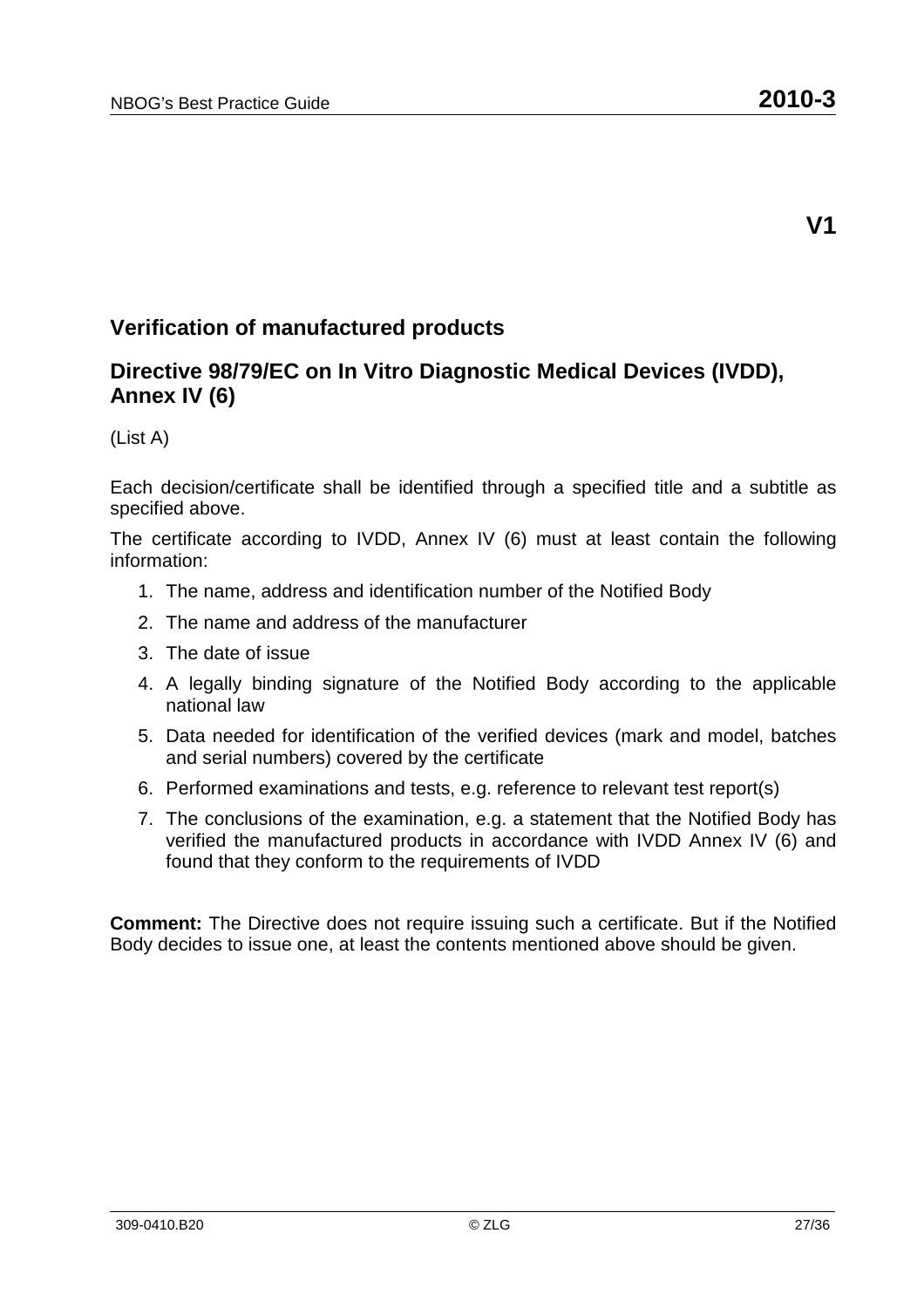## **EC Certificate**

#### **Full Quality Assurance System**

#### **Directive 98/79/EC on In Vitro Diagnostic Medical Devices (IVDD), Annex IV excluding (4, 6)**

(List A and B and devices for self-testing)

Each certificate shall be identified through a title and a subtitle as specified above.

- 1. The name, address and identification number of the Notified Body
- 2. The name and address of the manufacturer
- 3. A unique number identifying the certificate
- 4. The date of issue
- 5. The validity (5 years maximum)
- 6. A legally binding signature of the Notified Body according to the applicable national law
- 7. Data needed for identification of the devices or product categories concerned for which the quality system is being applied (enclosure if needed). It is preferable that the scope of a certificate shall be stated through a list of GMDN categories, sub categories (when available), templates, terms and/or devices (mark and model). Irrespective of the description used in/with the certificate the NB must be able to demonstrate on request, which (individual) devices are covered by the certificate
- 8. If appropriate, the facilities, covered by the certificate
- 9. Reference to relevant audit report(s)
- 10. The conclusion of the inspection, e.g. a statement that the Notified Body has audited the quality system in accordance with IVDD Annex IV and found that quality system meets the requirements of IVDD Annex IV
- 11. If appropriate a note that for the placing on the market of List A devices covered by this certificate an EC design-examination certificate according to IVDD Annex IV (4) is required
- 12. A note concerning the required surveillance as referred to in IVDD, Annex IV (5)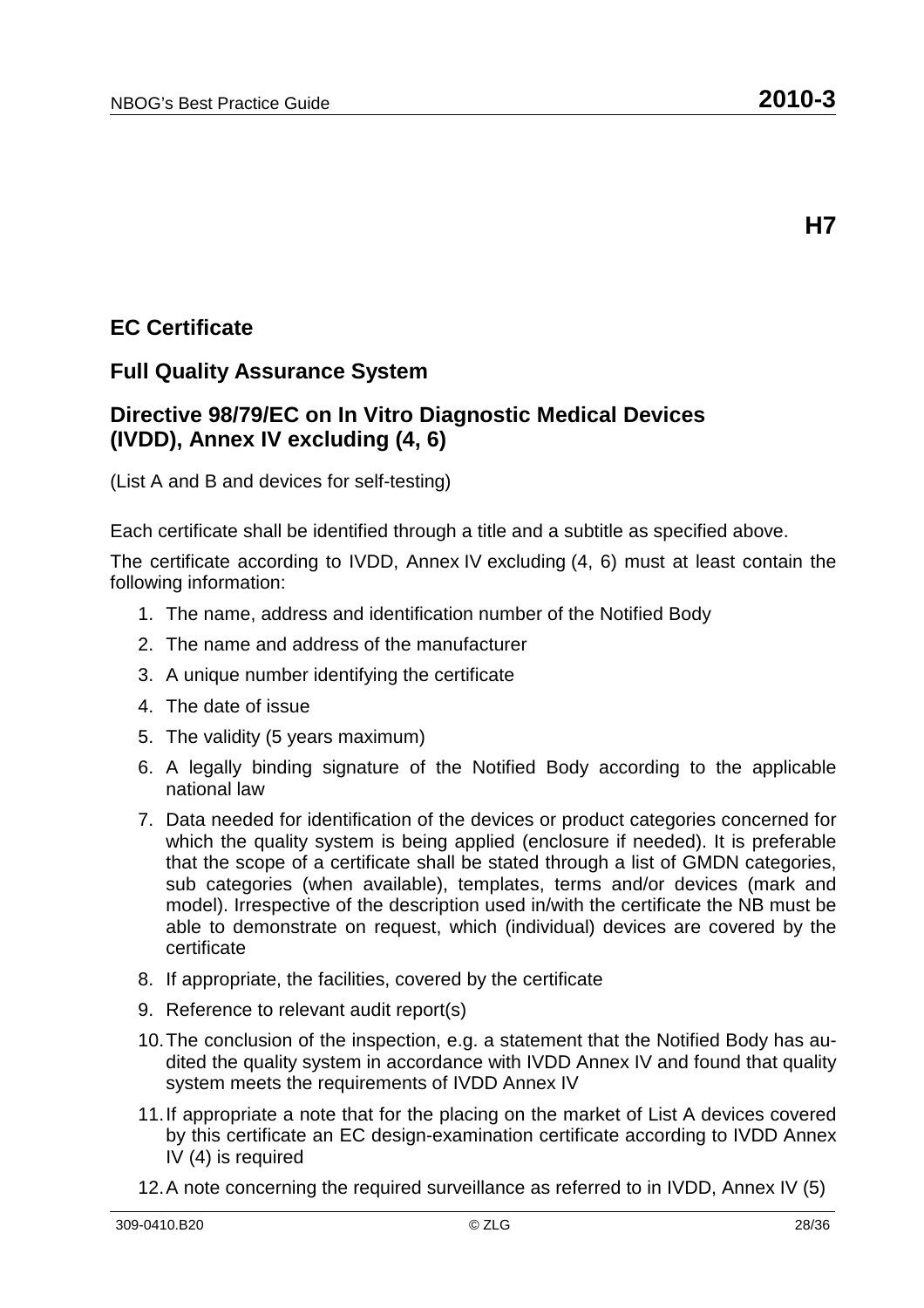#### **Directive 98/79/EC on In Vitro Diagnostic Medical Devices (IVDD), Annex VII**

(List A, B and devices for self-testing)

Each certificate shall be identified through a specified title and a subtitle as specified above.

- 1. The name, address and identification number of the Notified Body
- 2. The name and address of the manufacturer
- 3. A unique number identifying the certificate
- 4. The date of issue
- 5. The validity (5 years at maximum is recommended)
- 6. A legally binding signature of the Notified Body according to the applicable national law
- 7. Data needed for identification of the devices or product groups concerned for which the quality system is being applied. It is preferable that the scope of a certificate shall be stated through a list of GMDN categories, sub categories (when available), templates, terms and/or devices (mark and model). Irrespective of the description used in/with the certificate the NB must be able to demonstrate on request, which (individual) devices are covered by the certificate
- 8. If appropriate, the facilities, covered by the certificate
- 9. Reference to relevant report(s)
- 10. The conclusions of the inspection, e.g. a statement that the Notified Body has audited the quality system in accordance with IVDD Annex VII and found that the quality systems meets the applicable requirements in IVDD Annex VII
- 11. A note that for the placing on the market of devices covered by this certificate an EC type-examination certificate according to IVDD Annex V is required
- 12. A note concerning the required surveillance as referred to in Annex VII (4)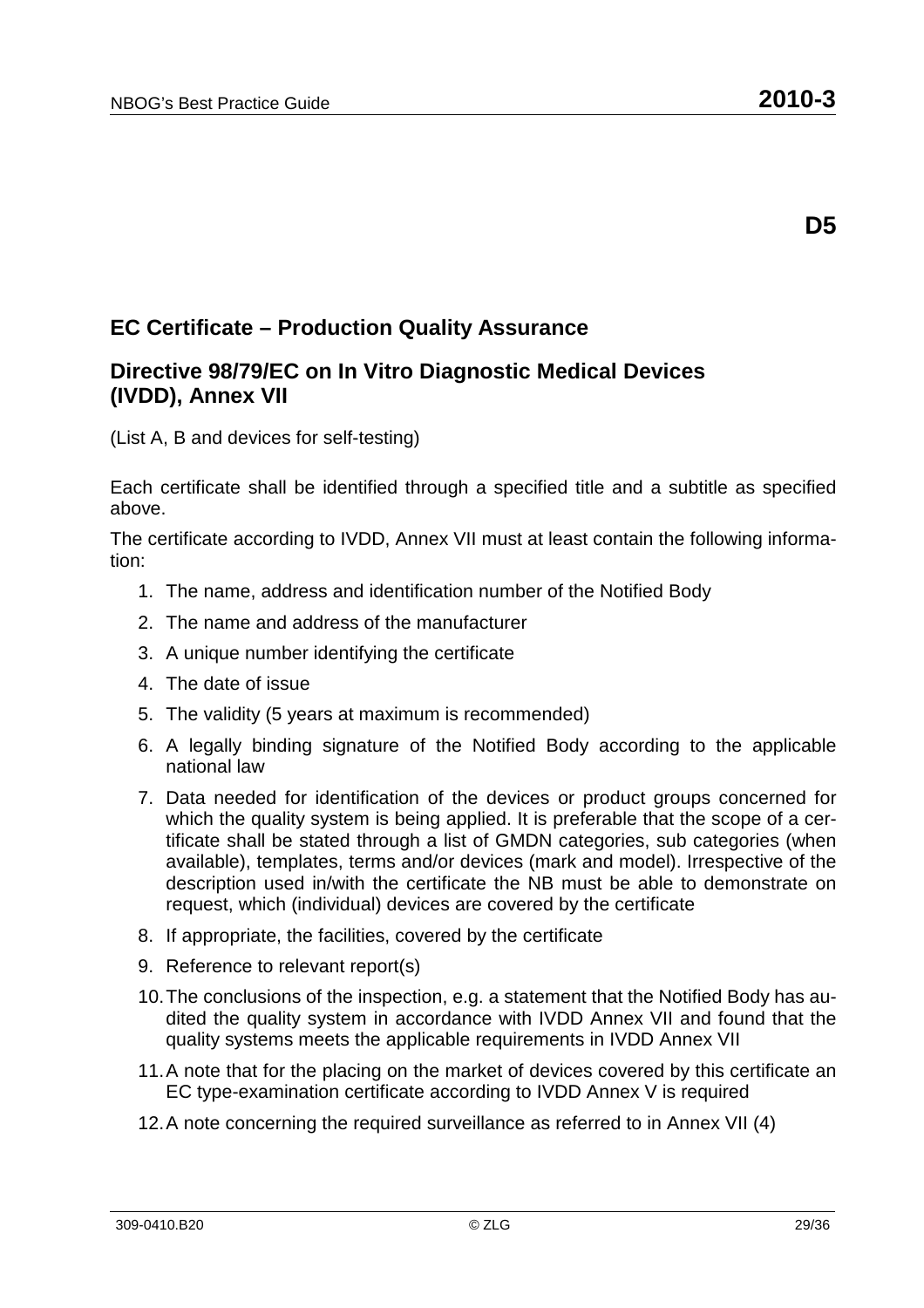### **Verification of manufactured products**

#### **Directive 98/79/EC on In Vitro Diagnostic Medical Devices (IVDD), Annex VII (5)**

(List A)

Each decision/certificate shall be identified through a specified title and a subtitle as specified above.

The certificate according to IVDD, Annex VII (5) must at least contain the following information:

- 1. The name, address and identification number of the Notified Body
- 2. The name and address of the manufacturer
- 3. The date of issue
- 4. A legally binding signature of the Notified Body according to the applicable national law
- 5. Data needed for identification of the verified devices (mark and model, batches and serial numbers) covered by the certificate
- 6. Performed examinations and tests, e.g. reference to relevant test report(s)
- 7. The conclusions of the examination, e.g. a statement that the Notified Body has verified the manufactured products in accordance with IVDD Annex VII (5) and found that they conform to the requirements of IVDD

**Comment:** The Directive does not require the issue such a certificate. But if the Notified Body decides to issue one, at least the contents mentioned above should be given.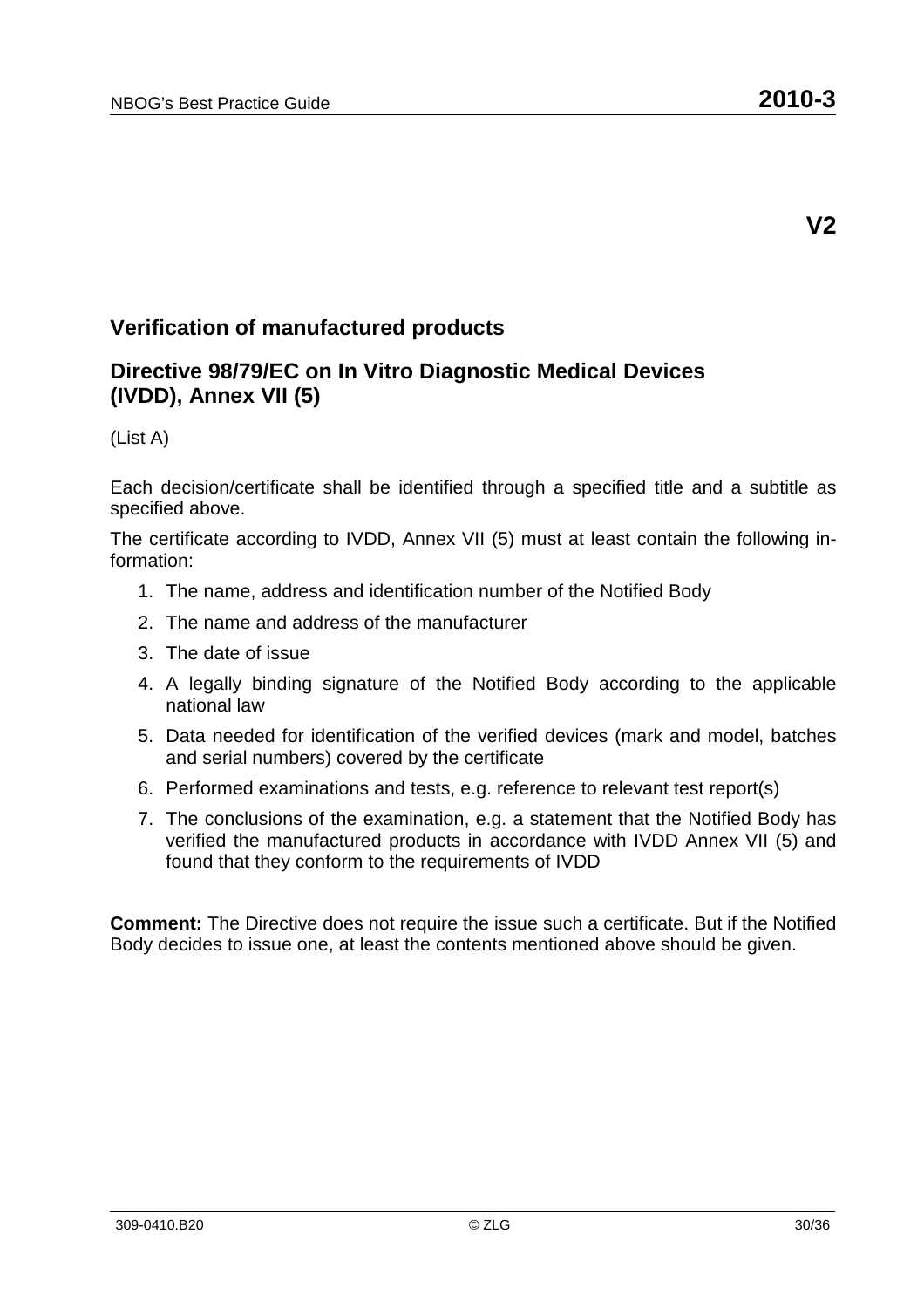#### **Certificates to be issued under AIMDD – overview see table 4**

**B3** 

#### **EC Type-Examination Certificate**

#### **Directive 90/385/EEC on Active Implantable Medical Devices (AIMDD), Annex 3**

(Other devices than custom made or intended for clinical investigation)

Each certificate shall be identified through a specified title and a subtitle as specified above.

The certificate according to AIMDD, Annex 3 must at least contain the following information:

- 1. The name, address and identification number of the Notified Body
- 2. The name and address of the manufacturer
- 3. A unique number identifying the certificate
- 4. The date of issue
- 5. The validity (5 years maximum)
- 6. A legally binding signature of the Notified Body according to the applicable national law
- 7. Data needed for identification of the devices (mark and model), preferable including a description of the intended purpose of the devices, utilizing the GMDN code
- 8. Performed examinations and tests, e.g. reference to relevant standards/test reports
- 9. The conclusions of the examination, e.g. a statement that the Notified Body has performed an examination in accordance with AIMDD Annex 3 (4) and found that the type conforms to the relevant provisions of AIMDD
- 10. A reference to relevant parts of the documentation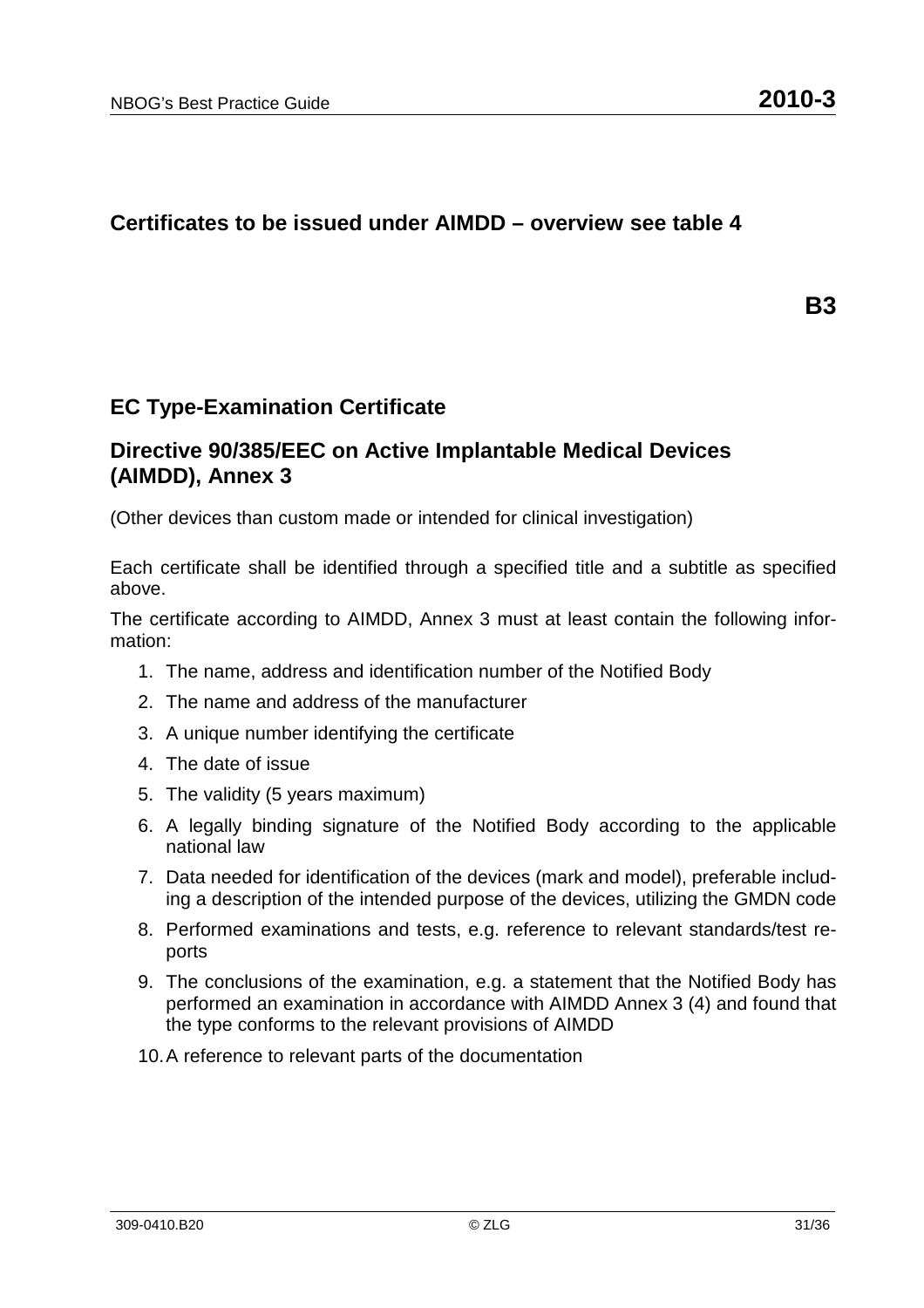### **Certificate of Conformity**

#### **Directive 90/385/EEC on Active Implantable Medical Devices (AIMDD), Annex 4**

(Other devices than custom made or intended for clinical investigation)

Each certificate shall be identified through a specified title and a subtitle as specified above.

The certificate according to AIMDD, Annex 4 must at least contain the following additional information:

- 1. The name, address and identification number of the Notified Body
- 2. The name and address of the manufacturer
- 3. A unique number identifying the certificate
- 4. The date of issue
- 5. A legally binding signature of the Notified Body according to the applicable national law
- 6. Data needed for identification of the approved device(s) (mark and model, batches and serial numbers) covered by the certificate
- 7. Performed examinations and tests, e.g. reference to relevant test reports
- 8. A statement that the Notified Body has performed examinations and tests in accordance with AIMDD Annex 4 (5) and found that the devices or batches of devices conforms with the technical documentation and with the applicable requirements of AIMDD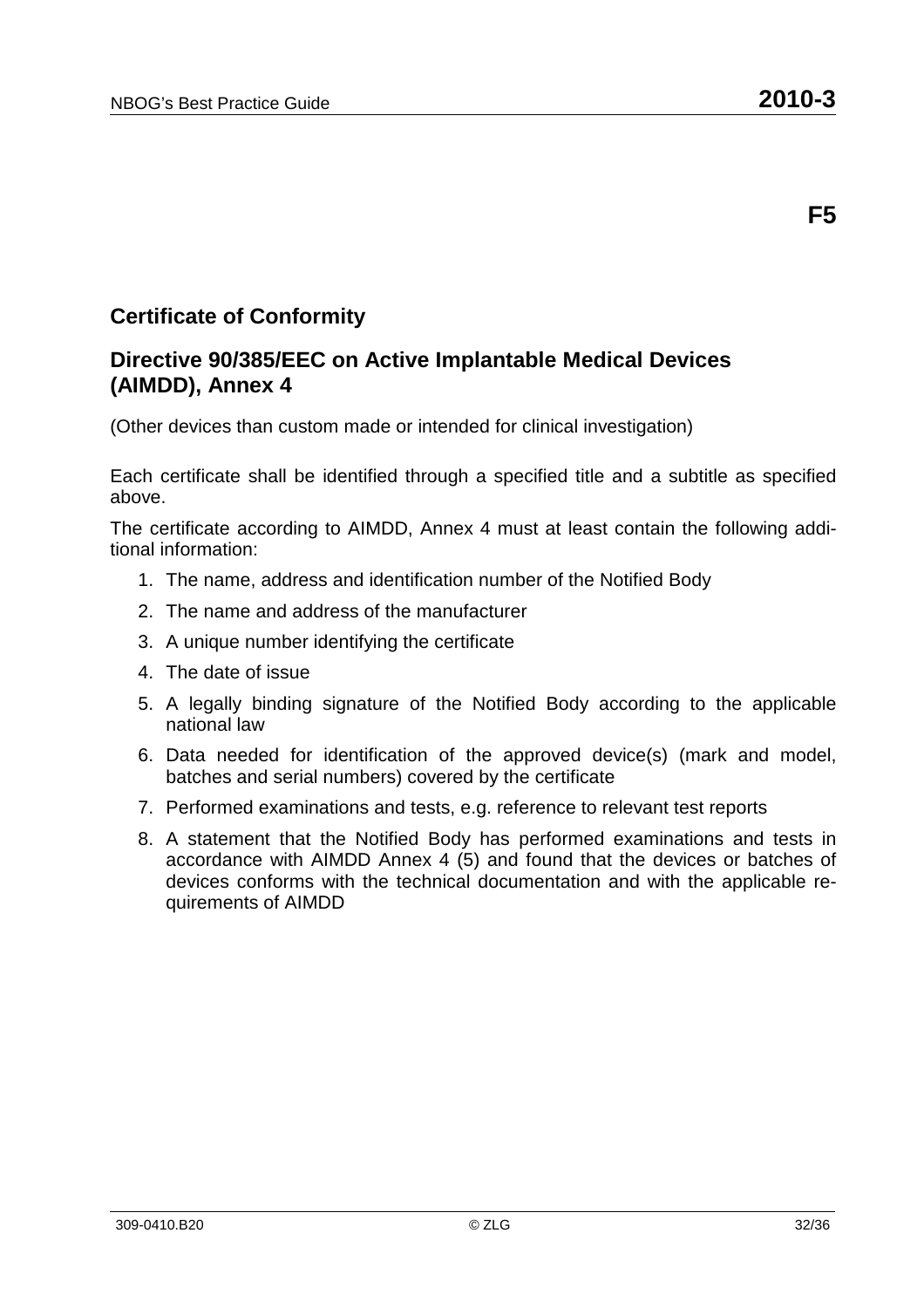## **EC Design-Examination Certificate**

### **Directive 90/385/EEC on Active Implantable Medical Devices (AIMDD), Annex 2 (4)**

(Other devices than custom made or intended for clinical investigation)

Each certificate shall be identified through a specified title and a subtitle as specified above.

The certificate according to AIMDD, Annex 2 (4) must at least contain the following information:

- 1. The name, address and identification number of the Notified Body
- 2. The name and address of the manufacturer
- 3. A unique number identifying the certificate
- 4. The date of issue
- 5. The validity (5 years maximum)
- 6. A legally binding signature of the Notified Body according to the applicable national law
- 7. Data needed for identification of the approved design, devices (mark and model) and, a description of the intended purpose of the devices, preferable utilizing the GMDN code
- 8. Performed examinations and e.g. reference to relevant report(s)
- 9. The conclusions of the examination, e.g. a statement that the Notified Body has performed an examination of the design dossier relating to the device in accordance with AIMDD Annex 2 (4) and found that the design of the device conforms to the requirements of AIMDD

**Comment:** Supplements to the EC Design-Examination Certificate are part of the original certificate; they do not have any separate period of validity.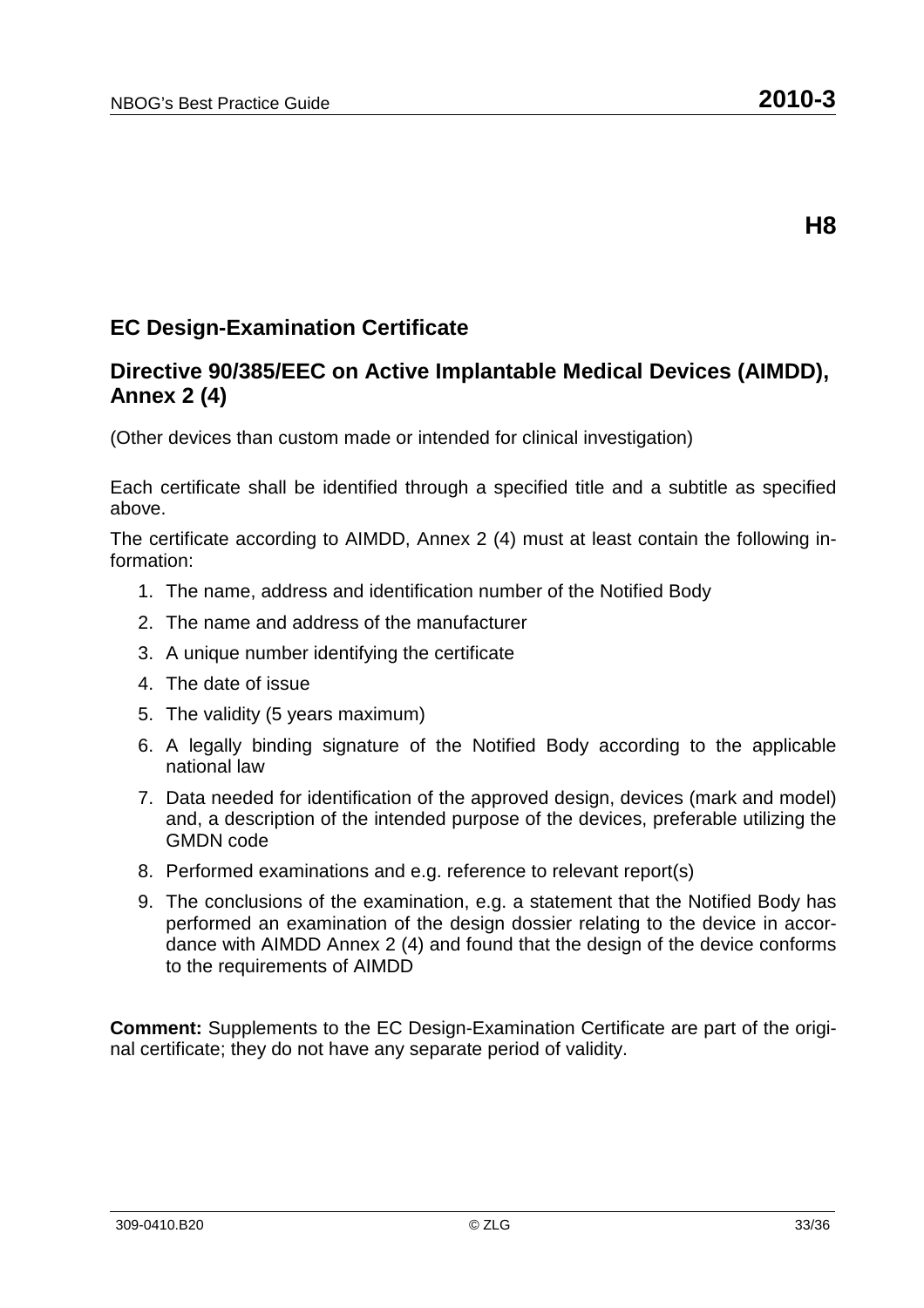## **EC Certificate**

#### **Full Quality Assurance System**

#### **Directive 90/385/EEC on Active Implantable Medical Devices (AIMDD), Annex 2 excluding (4)**

(Other devices than custom made or intended for clinical investigation)

Each certificate shall be identified through a specified title and a subtitle as specified above.

- 1. The name, address and identification number of the Notified Body
- 2. The name and address of the manufacturer
- 3. A unique number identifying the certificate
- 4. The date of issue
- 5. The validity (5 years maximum)
- 6. A legally binding signature of the Notified Body according to the applicable national law
- 7. Data needed for identification of the devices or product categories concerned for which the quality system is being applied. It is preferable that the scope of a certificate shall be stated through a list of GMDN categories, sub categories (when available), templates, terms and/or devices (mark and model). Irrespective of the description used in/with the certificate the NB must be able to demonstrate on request, which (individual) devices are covered by the certificate
- 8. If appropriate, the facilities, covered by the certificate
- 9. Reference to relevant audit report(s)
- 10. The conclusion of the inspection, e.g. a statement that the Notified Body has audited the quality system in accordance with AIMDD Annex 2 and found that quality system meets the requirements of AIMDD Annex 2
- 11. A note that for the placing on the market of devices covered by this certificate an EC design-examination certificate according to AIMDD Annex 2 (4) is required
- 12. A note concerning the required surveillance as referred to in AIMDD Annex 2 (5)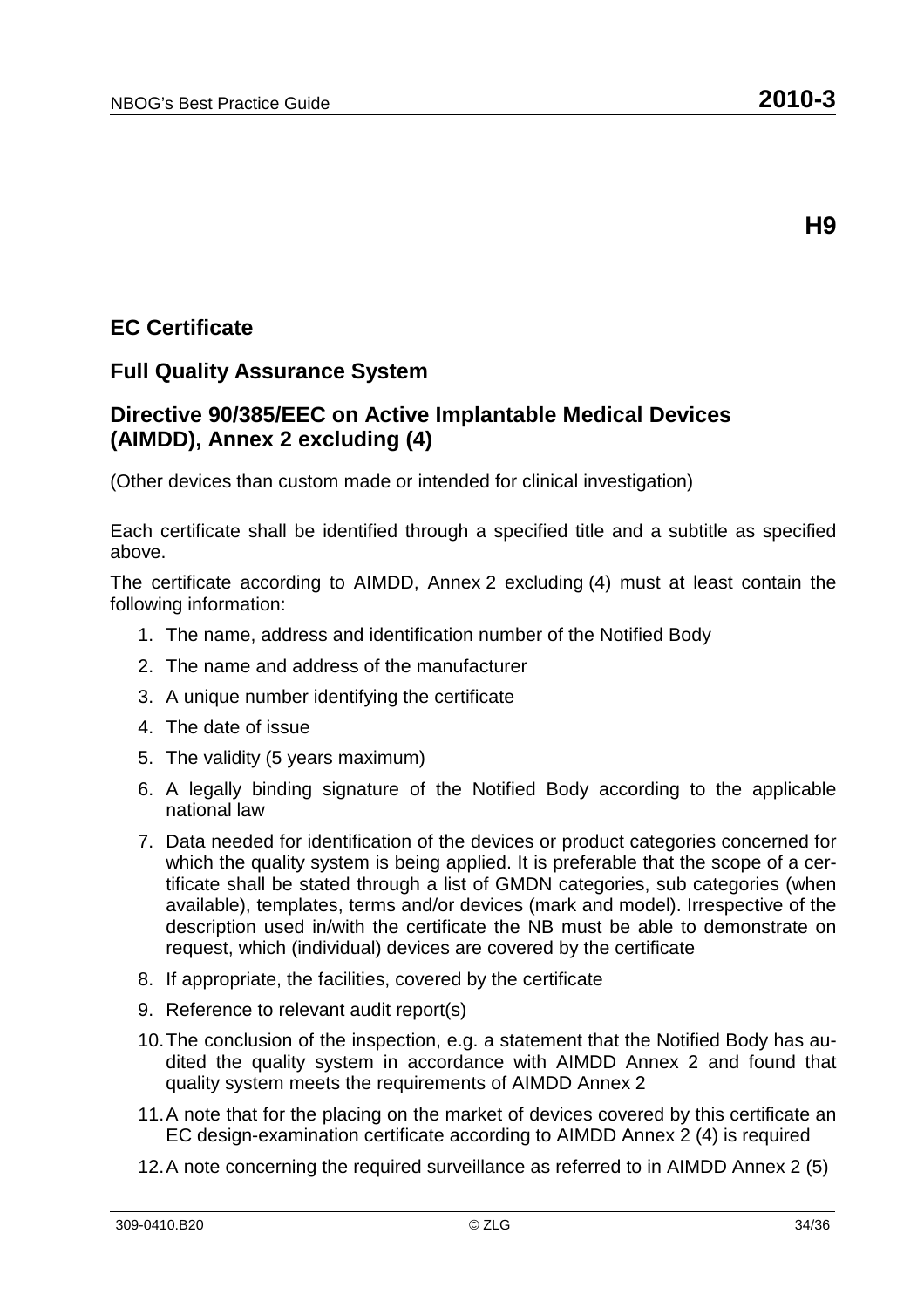#### **Directive 90/385/EEC on Active Implantable Medical Devices (AIMDD), Annex 5**

(Other devices than custom made or intended for clinical investigation)

Each certificate shall be identified through a specified title and a subtitle as specified above.

The certificate according to AIMDD, Annex 5 must at least contain the following additional information:

- 1. The name, address and identification number of the Notified Body
- 2. The name and address of the manufacturer
- 3. A unique number identifying the certificate
- 4. The date of issue
- 5. The validity (5 years at maximum)
- 6. A legally binding signature of the Notified Body according to the applicable national law
- 7. Reference to relevant reports
- 8. Data needed for identification of the devices or product categories concerned (as stated in the corresponding type-examination certificate) for which the quality system is being applied. It is preferable that the scope of a certificate shall be stated through a list of GMDN categories, sub categories (when available), templates, terms and/or devices (mark and model). Irrespective of the description used in/with the certificate the NB must be able to demonstrate on request, which (individual) devices are covered by the certificate
- 9. If appropriate, the facilities, covered by the certificate
- 10. The conclusions of the inspection, e.g. a statement that the Notified Body has audited the quality system in accordance with AIMDD Annex 5 and found that the quality system meets the requirements in AIMDD Annex 5
- 11. A note that for the placing on the market of devices covered by this certificate an EC type-examination certificate according to AIMDD Annex 3 is required
- 12. A note concerning the required surveillance as referred to in AIMDD Annex 5 (4)